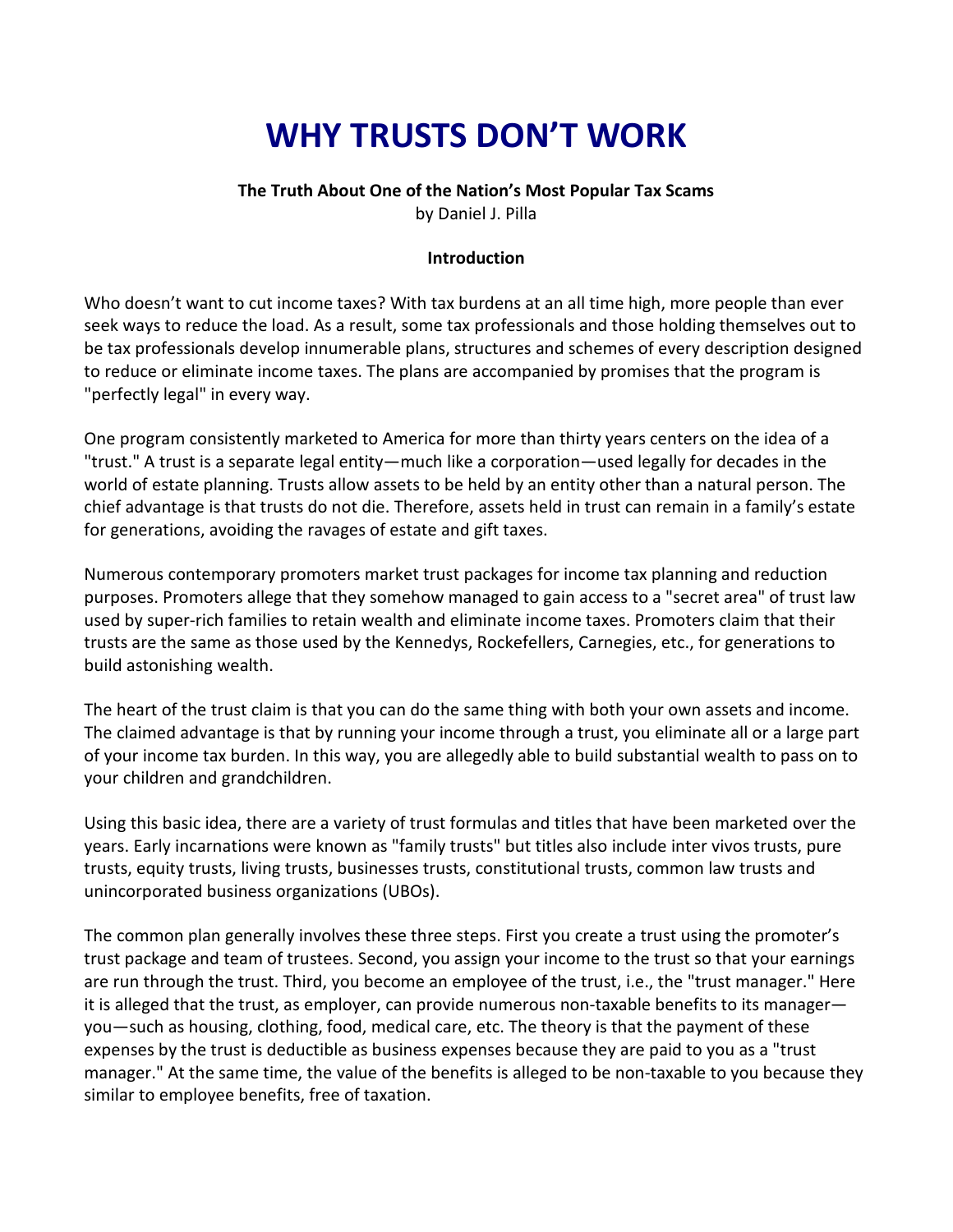Various trust promoters put different twists on this basic trust scheme. For example, some argue that trusts are tax exempt altogether. As such, the income earned by the trust need not be reported to the IRS and the trust can distribute its income however it sees fit. Others argue that a trust can split its income much the way a corporation does. That is to say, after payment of trust expenses, including non-taxable benefits to the "trust manager," the income is split, say five ways—between husband, wife and three children—thereby subjecting the income to the lowest possible tax bracket, now just 10 percent. This prevents the income from being taxed at higher marginal rates, substantially reducing and in many cases, purportedly eliminating income taxes altogether.

To execute the plan, a trust "indenture" or contract is created and sometimes filed with local authorities. The citizen then transfers his home and other assets into the name of the trust. He may then enter into a contract with the trust under which he transfers his personal services and income to the trust. Gross income earned from one's job or business is then deposited to a trust bank account and used to pay all personal living expenses, including the home mortgage or rent, car payments, medical expenses, food, clothing, entertainment and personal items.

If the trust files a tax return, it claims all those expenses as a deduction against the trust's income. The trust may not even file if the promoters allege, as they sometimes do, that trusts are entitled to "tax exempt" status. The trust may then distribute the remaining income to its "beneficiaries," including, perhaps, the person who earned the income in the first place. That person in turn files a tax return reporting only distributions received from the trust as income. Naturally, that income is substantially less than the gross income because deductions for personal living expenses are taken by the trust and what's left is split several ways. Thus, what started out as, say, \$60,000 of gross income is reduced to say, \$10,000 of taxable income through this process. In many cases, there is no taxable income. The purported tax savings are obvious and attractive.

A more exotic twist on the same concept involves trusts that are domiciled in a foreign country, usually a tax haven nation such as the Bahamas, Cayman Islands or the Turks and Cacaos Islands. The offshore trust concept usually involves layers of trusts, starting with one or more domestic trusts and ending with one or more offshore trusts, accompanied by a bank account in the tax haven nation. The idea is to send the money through enough entities and into a foreign bank account so that the IRS eventually loses the trail and consequently, the ability to tax the income. It helps if the country in which the bank is located has tough bank-privacy laws, thereby keeping the IRS' curious eyes away from the bank's records.

One problem with the offshore arrangement is the fact that people who send their money offshore cannot spend it there. This means they have to somehow get it back into the United States. This is usually accomplished in one of two ways. The first is through a series of "paper loans" that are made by the offshore trust to the individual. Because loans are not considered taxable income, the "loan" proceeds need not be reported on a personal tax return. The second method of repatriating the funds is through a debit or credit card issued against the offshore bank account. The individual uses the credit card for personal living expenses and pays the credit card bill with a check drawn on the offshore bank account. This way, the repatriated income never shows up in the individual's personal domestic bank account.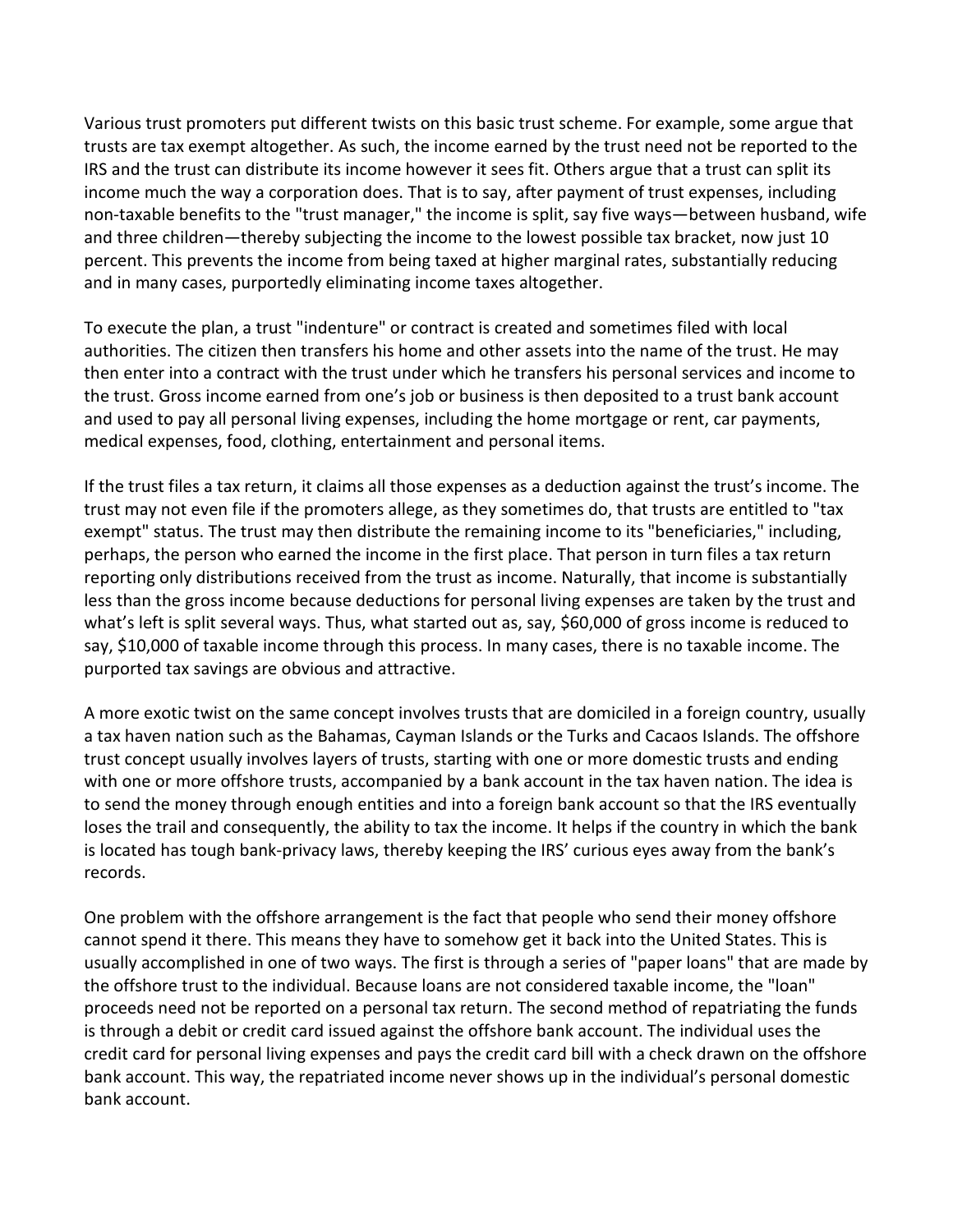Whether pitching a domestic or offshore trust structure, the clarion cry of all promoters is that their system is "legal." Promoters use a variety of documents to "prove" the validity of their claims. Chief among them are legal opinions citing IRS rules, statutes and court opinions that purport to evidence the promoter's claims. A key part of the package is testimonial letters from clients who claim to have succeeded using the promoter's strategy.

The fact of the matter is that trusts, both domestic and offshore, have been marketed to taxpayers as valid income tax reduction vehicles for more than three decades. They have a long litigation history and that history is marred by repeated failures in the courts. The courts routinely reject the chief legal theories that form the cornerstones of the trust promoters' claims.

Because of the extensive marketing and elaborate promises of trust promoters, trust plans are widely available and millions of citizens have subscribed to the various plans. The IRS currently estimates that between two to three million citizens are involved in some kind of domestic trust program and one to two million citizens are utilizing some form of offshore trust/credit card program. Because of this, the IRS has made this issue a primary enforcement initiative. Later in this report, I examine the current enforcement programs the IRS is undertaking to deal with these scams.

The purpose of this report is to expose the truth about why trusts fail as income tax reduction vehicles. Please note that I do not address trusts in the context of estate planning vehicles in this report. Keep in mind, however, that when used properly in this narrow context, trusts are often quite effective at minimizing and in some cases, eliminating estate tax and probate problems.

In the following sections of this report, I analyze five reasons why trusts don't work to achieve the tax reduction goals promised by the promoters. If you are currently considering the use of a trust for that purpose, you must read this report carefully, then seek experienced counsel independent of the promoter for advice on the merits of the specific proposal.

If you are already involved in either a domestic or offshore trust, I layout the considerations you must entertain for developing an exit strategy. This too involves seeking counsel experienced with trust issues and independent of the promoter who sold you the program.

# **Five Reasons Why Trusts Don't Work**

# **1. "He who earns the income pays the tax." The "assignment of income" doctrine**

The federal income tax law creates a tax on income. The level of taxation is determined by a number of factors, including the amount of the income, the nature of the income (whether capital gains, business income, etc.) and the calculation of a variety of deductions, credits, exclusions and exemptions. Once the tax is determined, the person who earns the income pays the tax. This concept is as old as the tax laws themselves.

In addressing the question of who is responsible to pay a tax, the Supreme Court in 1930 used a "tree and fruit" analogy that has stood the test of time. Court decisions by the hundreds, including those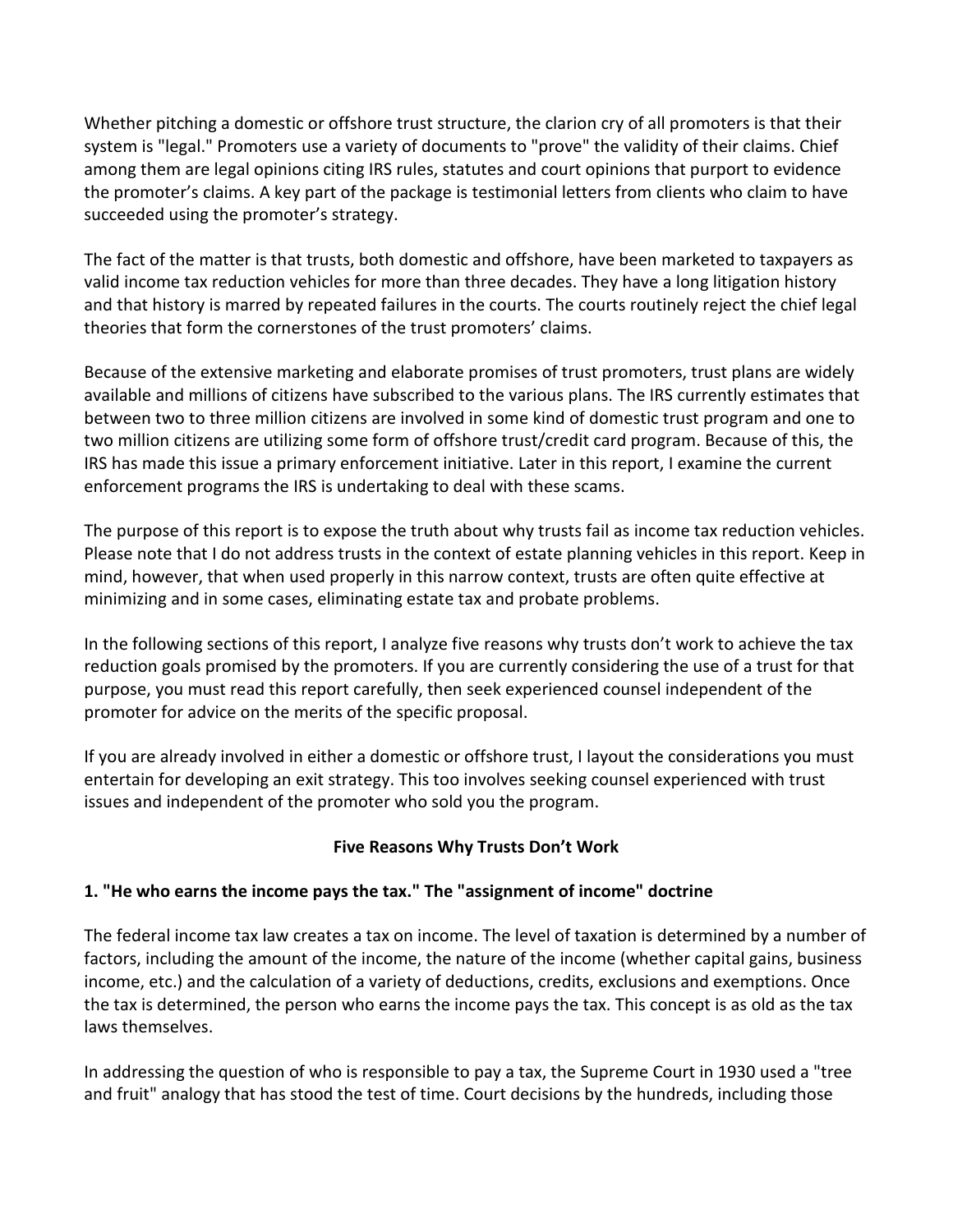involving trusts, resort to the "tree and fruit" analogy first articulated seven decades ago. The seminal case is Lucas v. Earl, 281 U.S. 111 (1930).

Guy Earl was a California attorney who earned income by rendering personal legal services. Earl created a contract with his wife under which all property received by either of them, whether by gift, inheritance or "earnings (including salaries, fees, etc.)," would be considered their joint property and NOT the separate property of the person who earned or received it.

Under the terms of the contract, Earl argued that the income he earned from his law practice was not taxable solely to him but rather, was the joint income of both he and his wife. The validity of the contract was not questioned. In fact, the Supreme Court stated, "we assume it to be unquestionable under the law of the State of California." If Lucas were correct, his tax liability would be greatly reduced since the income would be split equally between he and his wife and taxed accordingly.

Unfortunately for Earl, the question did not turn on the validity of the contract. The question turned on the application of the federal tax code and more specifically, on the question of who earned the income. Under the relevant provision of the tax code, now section 61, the law taxes wages, salaries, compensation for personal services, etc., to those who earn them. Since Earl earned the income through the performance of his personal legal services, the income belonged to him for federal income tax purposes.

The Court declared that the full measure of the tax "could not be escaped by anticipatory arrangements and contracts however skillfully devised to prevent the salary when paid from vesting even for a second in the man who earned it." Because Earl earned the income, he was responsible for the tax. Even assuming the validity of the contract, it did not change the fact that he earned the income.

The Court concluded that for federal income tax purposes, no legitimacy would be afforded to an "arrangement by which the fruits are attributed to a different tree from that on which they grew." This is the premise and genesis of the assignment of income doctrine.

Consider the tree to be capital and fruit to be the income produced by the capital. If the tree were, say, a savings account and the fruit the interest from the savings account, the person who owns the savings account (the tree) must pay the tax on the interest (the fruit). Merely assigning the interest to a third party does not relieve the owner of the account (the tree) from the responsibility to pay the tax.

However, if one assigns the account (the tree) to a third party, that third party then becomes the owner of the account. In that case, the interest (the fruit) is taxable to the new owner. However, in order to effectuate that transfer, one must divest himself of full ownership of the asset that produces the income.

The first, most basic failure of the typical trust structure is the fact that if you are to realize the alleged tax benefits of the structure (assuming those benefits are themselves valid), the income must be owned by the trust. To achieve that, you must "assign" your personal income to the trust. Note,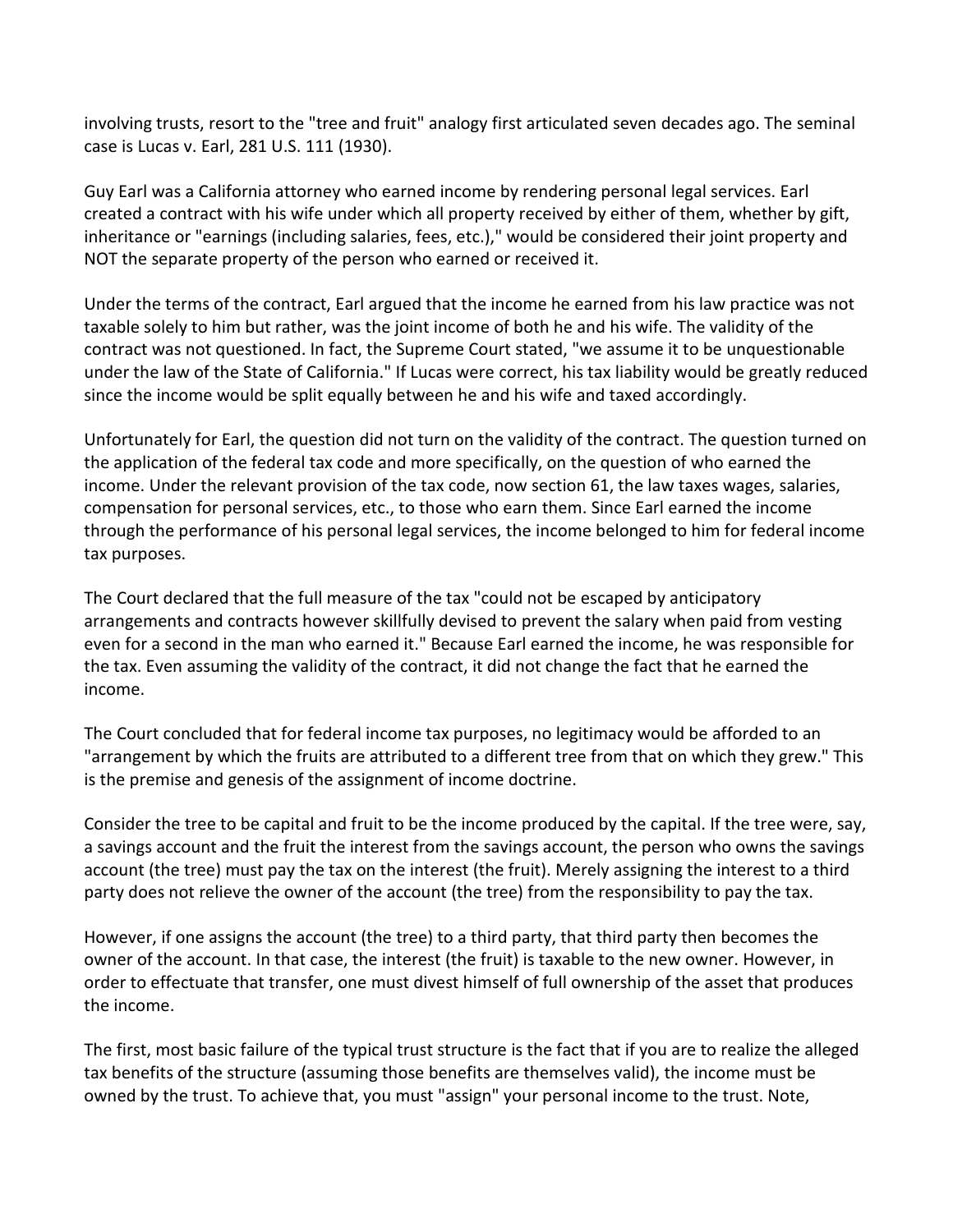however, that the assignment of income transfers your wages or compensation for personal services the fruit—and not the asset that produced the fruit.

As we know from the decision in Lucas v. Earl, anticipatory assignments of income are not valid to transfer the incidents of taxation to a tree other than that which produced the fruit. In other words, he who earns the income pays the tax. Even if the trust is valid under state law for other purposes (just as Earl's contract was valid under state law), that trust cannot operate to unravel the federal statutory income tax scheme.

This rule of law is fundamental and was reaffirmed by the Supreme Court in 1949 in the case of Commissioner v. Culbertson, 337 U.S. 733 (1949). There the Court described this rule as "the first principal of taxation: that income must be taxed to him who earns it." The Supreme Court later reiterated the same holding in United States v. Basye, 410 U.S. 441 (1973).

In the late 1970s, the first wave of trust cases began to work their way through the Tax Court and other federal counts. These cases involved what were then referred to as "family trusts." Under this arrangement, a citizen created a trust then entered into a contract under which all "lifetime services" and remuneration from all sources were conveyed to the trust.

Next, all income earned by the citizen was paid into a trust bank account. The citizen then used that income to pay all his family's personal living expenses, signing checks drawn on the trust bank account as a trustee or trust manager of the trust. The trust claimed a deduction for those items, alleging that the expenses were incidental to trust business and therefore tax deductible.

One of the first family trust cases to reach the Tax Court was Horvat v. Commissioner, T.C. Memo. 1977-104 (April 11, 1977). The fact scenario in Horvat was exactly as outlined in the previous paragraph. The Tax Court rejected the tax benefits claimed by the trust, saying that the:

conveyance of the respective lifetime services and the income earned through the performance of those services was simply an assignment of income and ineffective to shift the tax burden from the [taxpayers] to their family trusts. Accordingly, we hold that the amounts paid [to taxpayers] in return for their services was income to them and should have been so reported.

The consequence of this was that all the tax benefits purported to exist were lost. The court simply looked through the trust structure and concluded that because of the assignment of income doctrine, the income and the incidents of taxation belonged to the person who earned it, regardless of whether the trust was valid for other purposes.

This case was a precursor of several others that were to follow. By the early 1980s, several promoters were selling trust packages throughout the nation and citizens ended up in court not long after implementing the promoters' recommendations. IRS used three key Tax Court cases to attack those trusts and the same three cases are used today.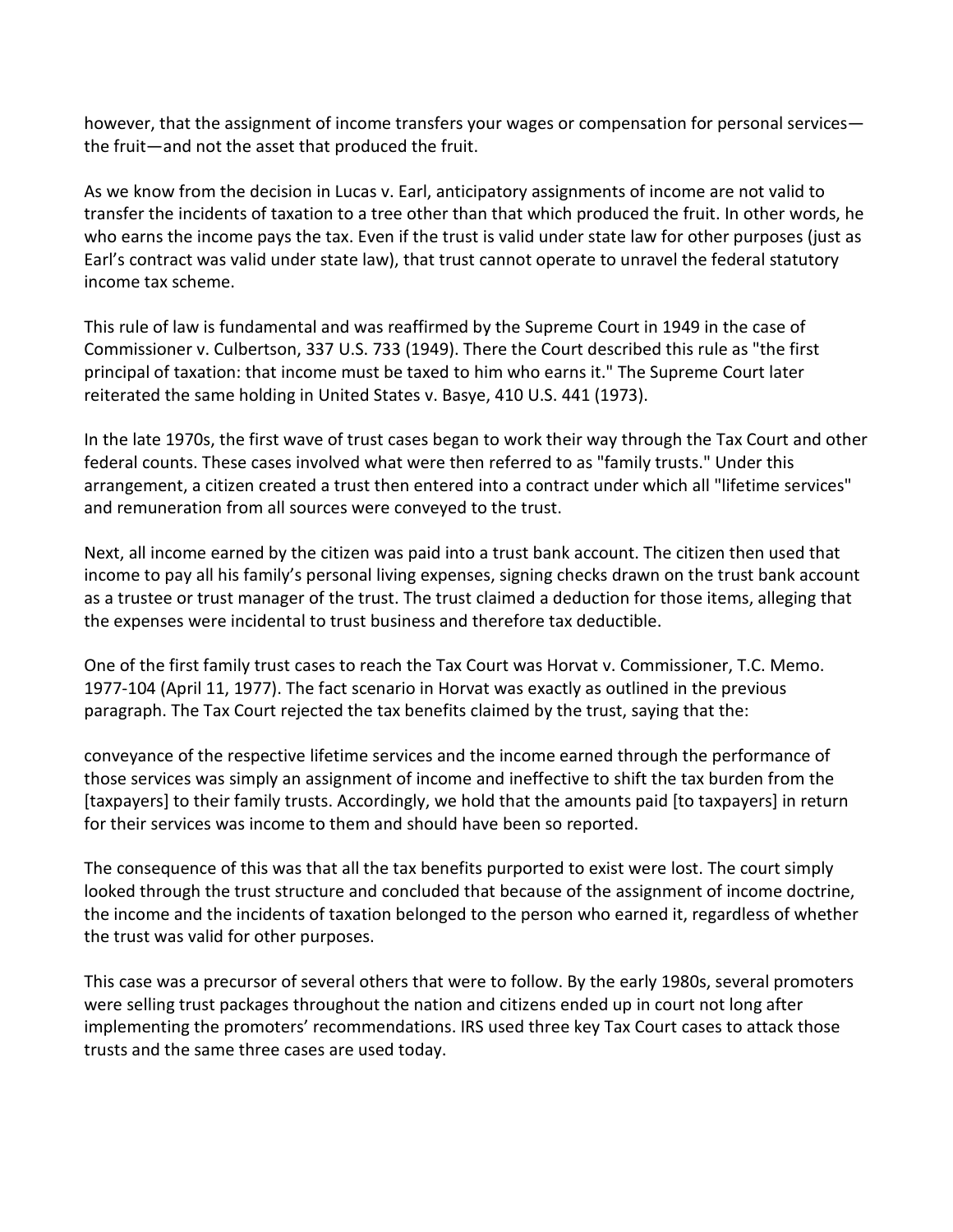The cases are:

- · Wesenberg v. Commissioner, 69 T.C. 1005 (1978)
- · Vnuk v. Commissioner, T.C. Memo. 1979-164 (1979)
- · Vercio v. Commissioner, 73 T.C. 1246 (1980)

All three cases involved trusts in which the creators assigned personal income to the trust. All three cases failed for the same reasons stated in Horvat. These cases have since become the centerpiece of the IRS' anti-trust legal arsenal.

#### **2. "With the privilege of control comes the burden of taxation." The "grantor trust" doctrine**

The "grantor" is the person who creates a trust. Once created, trustees control the trust and are responsible to administer trust assets for the benefit of its beneficiaries. Trustees function much like a corporation's board of directors, directing the day-to-day affairs of the organization. Beneficiaries have a relationship to a trust much like shareholders have to a corporation. Beneficiaries receive distributions of income or assets under the trust indenture as intended by the grantor, whose wishes are to be carried out by the trustees.

An incestuous economic relationship exists when a trust's grantor is also both a trustee and a beneficiary. In such a case, though income and assets are placed in trust—theoretically no longer owned by the grantor—the grantor nevertheless has substantive control over those assets by virtue of his standing as a trustee. Moreover, he may use that control to his own benefit by virtue of his simultaneous standing as a beneficiary.

There is a body of law on the books that addresses the tax treatment of trusts structured in this fashion. The law is known as the grantor trust rules and derives chiefly from the 1940 Supreme Court decision of Helvering v. Clifford, 309 U.S. 331 (1940). In that case, George Clifford created a trust into which he placed income-producing securities. He named himself trustee and his wife the sole beneficiary. He retained full control over the assets and the distribution of trust income. He provided that upon termination of the trust, the assets would revert to his sole ownership but the accumulated income would belong to his wife.

The IRS asserted that Clifford should be treated as the owner of the asset and therefore taxed on the income since his control over the securities was omnipotent. The case worked its way to the Supreme Court. After considering the nature of Clifford's control over the trust and the assets, the Court noted that the creation of the trust "did not effect any substantial change" in his right to control the assets. More specifically, the Court stated that,

In substance his control over the corpus was in all essential respects the same after the trust was created, as before. The wide powers which he retained included for all practical purposes most of the control which he as an individual would have.

In practical effect, under the terms of the trust and the intimacy of his continuing relationship with his wife, Clifford retained the full enjoyment of all the property rights he held prior to creating the trust.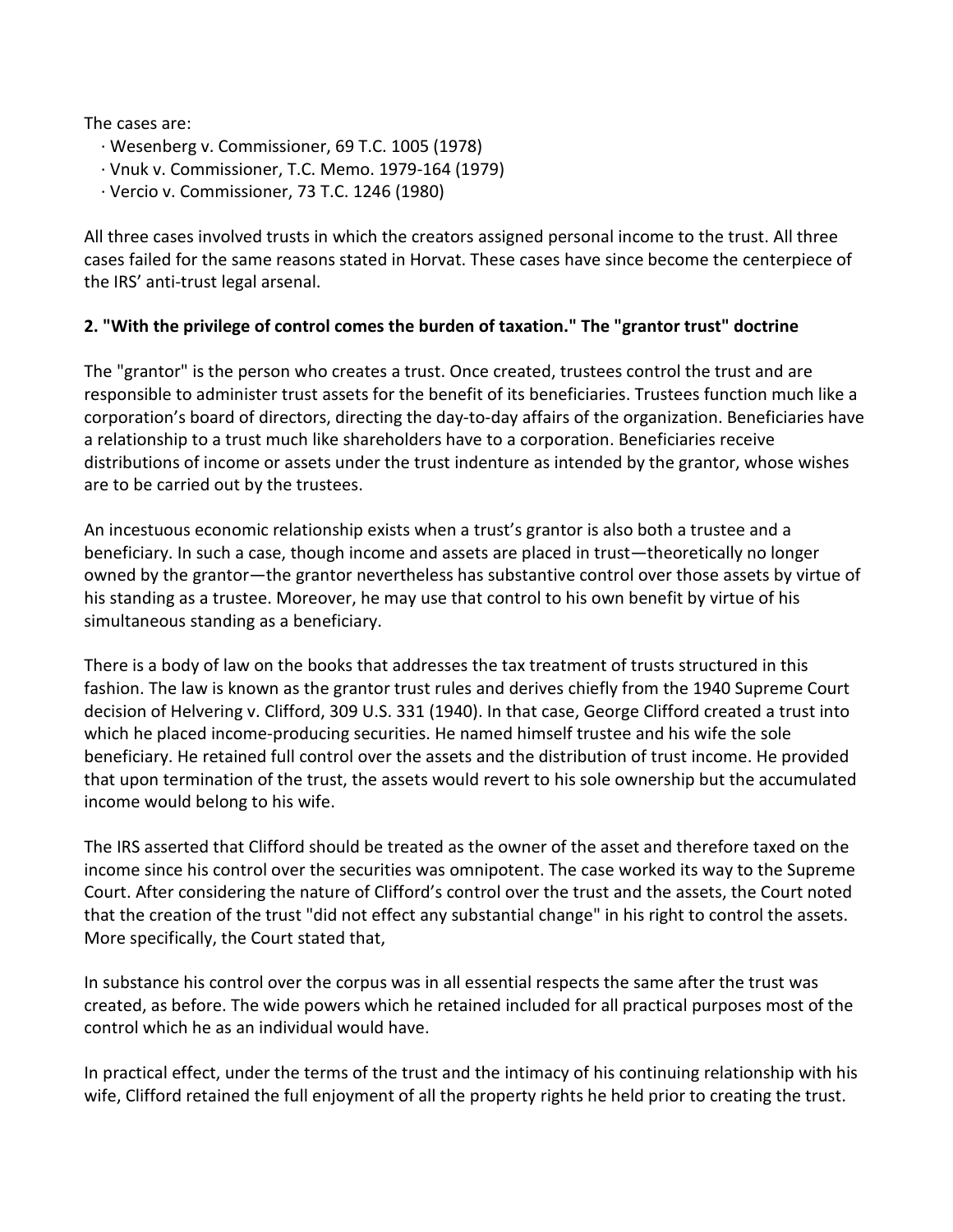The Court ruled that Clifford's powers under the trust blended "imperceptibly with the normal concepts of full ownership." Therefore, he was the true owner of the property and thus subject to the tax on the income. The Court cautioned that,

To hold otherwise would be to treat the wife as a complete stranger; to let mere formalism obscure the normal consequences of family solidarity; and to force concepts of ownership to be fashioned out of legal niceties which may have little or no significance in such household arrangements.

The grantor trust rules are presently codified in sections 671 to 677 of the Internal Revenue code. Taken together, these code sections and the legions of court decisions applying them hold that the grantor of a trust is considered the owner of trust assets and hence subject to income tax on trust income when:

· The grantor retains the right to return trust assets to himself;

· The grantor retains the right—either personally or through a non-adverse; trustee—to control the distribution of trust income or assets;

· The grantor retains administrative powers that can be exercised to his own benefit;

· The grantor retains the right—either personally or through a non-adverse trustee—to terminate the trust; and

· The grantor retains the right—either personally or through a non-adverse trustee—to distribute income to himself for his benefit or to his wife.

The Tax Court case of Wesenberg v. Commissioner, (cited earlier) in addition to addressing the assignment of income issue, speaks to the grantor trust rules. Richard and Nancy Wesenberg created a trust and between them, comprised a majority of the board of trustees. The trust provided them with a rent-free residence, a monthly "consultant fee" for managing the trust that they themselves determined. The trust paid all health care, vacation expenses and "any other personal expenses which they agreed were in the 'best interests' of the trust." Moreover, the trust agreement gave Richard "complete control over the disposition of the trust's assets" through a provision allowing him to adopt resolutions to "cover contingencies." This power was utilized to provide for Richard and Nancy's medical care, life insurance and housing expenses.

Applying the grantor trust laws under code sections 674 and 677, the court ruled:

Because there were no restrictions in the trust on the use of its income or [assets] to satisfy these obligations, we conclude Richard should be treated as the "owner" of the entire trust under section 677(a).

The Tax Court disallowed all the purported tax benefits claimed by Wesenberg.

Even if you can get by the fact that personal income is assigned to the trust in violation of the assignment doctrine, the grantor trust laws operate to vest the tax liability in the hands of the income earner when the grantor retains substantial control. To divest yourself of the tax liability attributable to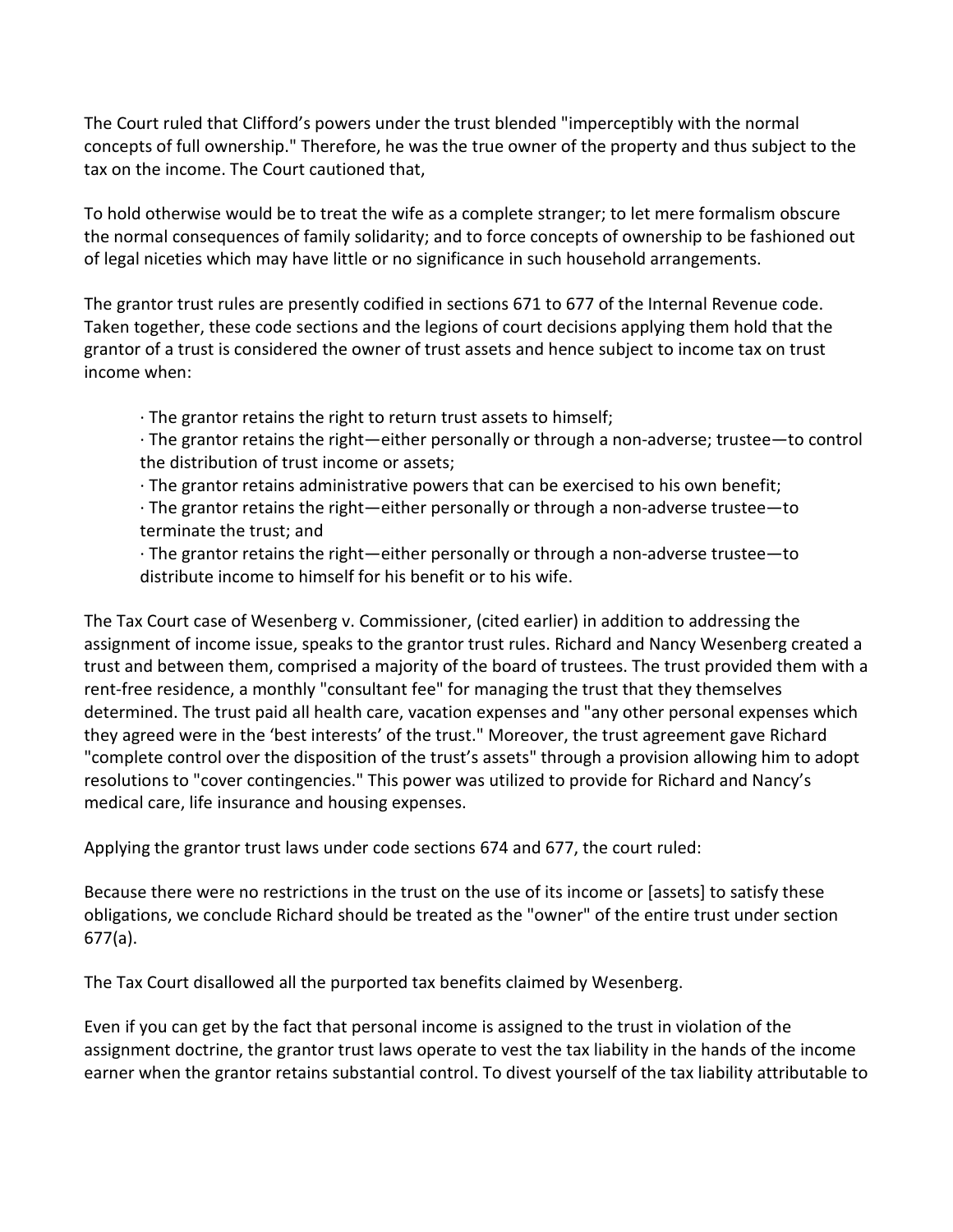an asset, you must divest yourself of ownership. But as I said earlier, this is virtually impossible when the trust's alleged income is actually derived from your own personal services.

In any event, divesting yourself of ownership implies more than merely changing mere title to property. A critical element of ownership is that of control. And one key selling point of all trust promoters is the idea that one continues to enjoy full control over his assets even after the trust is established, just as Richard Wesenberg retained control over his assets. But if that is in fact the case, with the privilege of control comes the burden of taxation.

#### **3. "Exalting artifice above reality." The "form over substance" doctrine**

Nearly every trust promoter points to the 1935 Supreme Court decision of Gregory v. Helvering, 293 U.S. 465 (1935), in making the case for his trust package. That decision stands for the proposition that no citizen has any patriotic duty to pay more taxes than the law requires. The court noted that "the legal right" of a taxpayer to minimize his taxes or "altogether avoid them, by means which the law permits, cannot be doubted." If in fact this is the law, then certainly one must have the right to enter into a trust arrangement, the sole purpose of which is to reduce or eliminate taxes.

Like most claims of trust promoters, this is only half the story. Though the courts accept the general notion of the right to structure one's affairs in a manner that best suits his needs, the courts likewise impose the requirement that such structure carry a legitimate, non-tax business purpose. It is worthwhile to review the facts of the Gregory case because the holding forms the basis of why the courts routinely reject trust structures.

Evelyn Gregory owned shares of her own corporation that she wished to sell at a profit. Rather than simply sell the stock, incur the profit and pay the full tax, she opted to execute a corporate "reorganization" under which she created a new corporation. Three days later, she transferred the shares to the new corporation under a "plan of reorganization." Six days after that, the new corporation liquidated its assets (the stock) and paid a dividend to its shareholder, Evelyn. Through this clever planning device, Evelyn appeared to substantially cut the capital gains tax on her stock.

Unfortunately, the IRS challenged the transaction. It claimed that while in form, Evelyn met the terms of the reorganization statute, in substance, there was no reorganization at all. Rather, Evelyn carried out a ruse under the guise of a reorganization designed to accomplish nothing more than tax reduction on the sale of her stock. The Supreme Court settled the dispute and in the process, established a doctrine known as the "form over substance" rule.

To answer the question whether the transaction was to be afforded merit for tax purposes, the Supreme Court stripped away all of the technicalities and focused squarely upon the character of what actually occurred. What happened?

Simply an operation having no business or corporate purpose--a mere device which put on the form of a corporate reorganization as a disguise for concealing its real character, and the sole object and accomplishment of which was the consummation of a preconceived plan, not to reorganize a business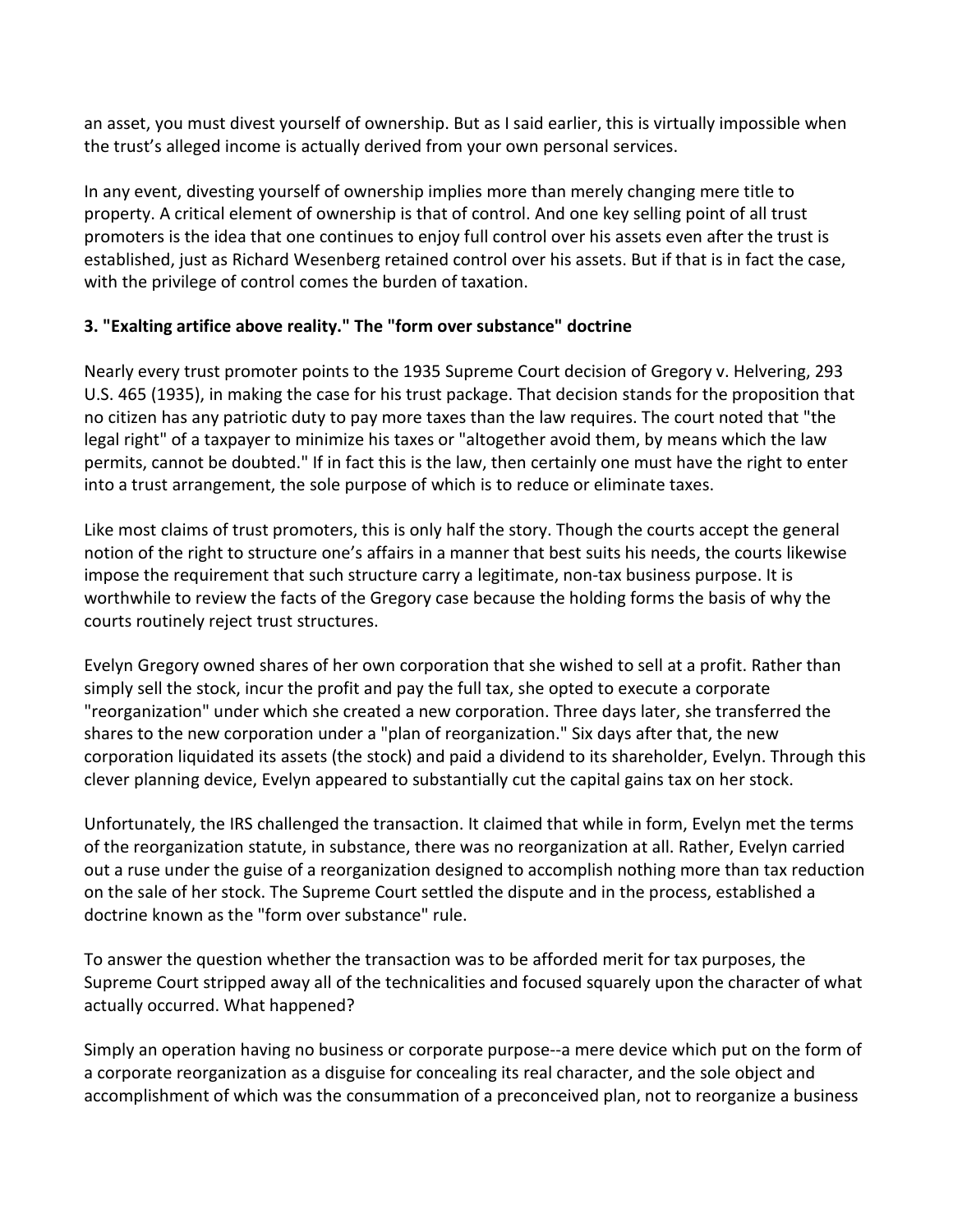or any part of a business, but to transfer a parcel of corporate shares to [Evelyn]. No doubt, a new and valid corporation was created. But that corporation was nothing more than a contrivance to the end last described. It was brought into existence for no other purpose; it performed, as it was intended from the beginning it should perform, no other function. When that limited function had been exercised, it immediately was put to death.

In rejecting the tax benefits of the reorganization, the Court said, "to hold otherwise would be to exalt artifice above reality and to deprive the statutory provision in question of all serious purpose."

When the form of the transaction suggests one thing but the substance reflects something entirely different, courts reject the form and govern on the basis of the substance. The underlying question is whether the transaction has economic substance. That is to say, is there any bona fide business purpose to the transaction, other than the reduction of taxes? If there is no objective economic substance to the transaction and no subjective business motivation behind it, the transaction is disregarded for tax purposes. The Supreme Court later reaffirmed this rule in Knetsch v. United States, 364 U.S. 361 (1960).

The form over substance test is a key element in all court battles involving trusts. Courts carefully consider the economic effects of the transaction by comparing the facts as they exist both before and after the trust is created. A good example of this is found in the case of Markosian v. Commissioner, 73 T.C. 1235 (1980).

Louis and Joan Markosian formed a trust, deeded their property to the trust and transferred to it all personal services through an assignment. Once the trust was created, Louis continued to operate his business in precisely the same manner as before the trust existed. He continued his dental practice in the same office using the same equipment. He lived with his wife in the same house with the same furnishings and paid no rent to the trust. All funds used to pay personal living expenses, including socalled trust expenses, were derived from Louis' dental practice. Finally, Louis and Joan had unlimited power to deal with trust assets in any way they saw fit just as they did before there was a trust.

On the basis of these facts, the Tax Court ruled that there was no economic reality or substance to the transaction creating the trust. The court further observed that even if the form of the trust was valid, "it was not administered like a trust." The court's conclusion is a leading reason why similar trusts repeatedly fail:

In our opinion, the above factors, together with the lack of any valid purpose other than the avoidance of tax, are enough to deprive the trust of all trappings of economic reality and mandate that we disregard this attempt to shift income by creation of this paper entity.

The form over substance doctrine is used routinely to negate promoters' efforts to defeat the grantor trust rules. Promoters routinely recommend the use of third parties as trustees, such as a friend or relative, but not a spouse, son or daughter. However, promoters also suggest that these people sign undated resignation forms in advance that you hold, sign blank, undated checks in advance that you hold, not participate in trust meetings and not make any substantive decisions on trust affairs. In other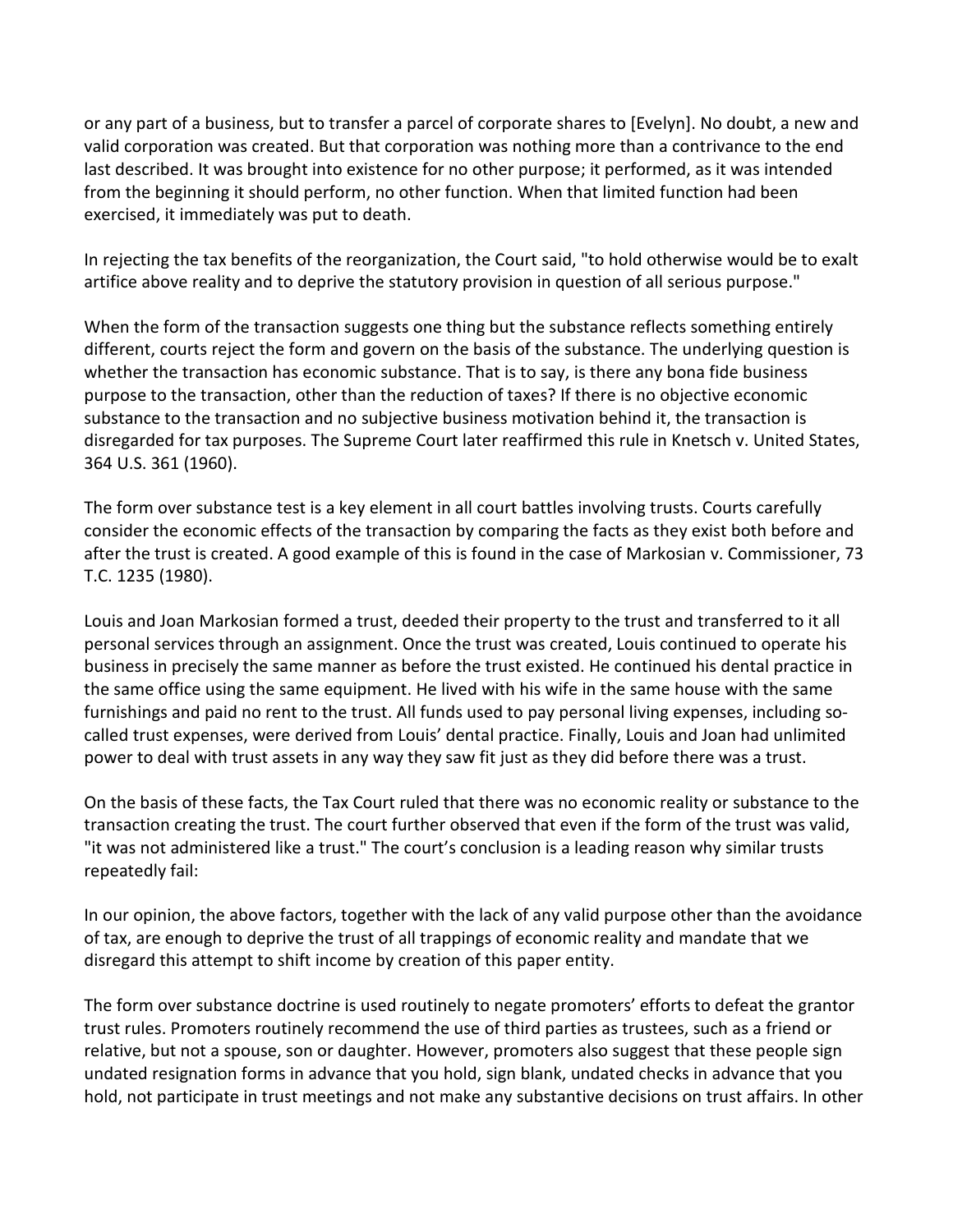words, the third-party trustees exist in name only to create the appearance of independent trustees though they do not act in any true, independent fashion.

The Tax Court routinely rejects the validity of trusts using the economic reality test. Some of the chief case authorities for the Tax Court's actions are:

· Van Zandt v. Commissioner, 341 F.2d 440 (5th Cir. 1970)

· Clawson v. Commissioner, T.C. Memo. 1982-321 (1982)

· Dahlstrom v. Commissioner, T.C. Memo. 1991-264, aff'd without published opinion 999 F.2d 1579 (5th Cir. 1993)

· Muhich v. Commissioner, T.C. Memo. 1999-192, aff'd 238 F.3d 860 (7th Cir. 2001)

· Castro v. Commissioner, T.C. Memo. 2001-115 (2001) (This case presents an excellent

discussion of all the elements comprising the form over substance analysis in trust cases.)

So even though it is true that you have the right to create a trust, its mere creation does not carry automatic tax benefits. The trust must be more than a paper artifice designed solely to reduce or eliminate taxes. There must be economic substance to the structure that was created for bona fide business purposes other than simply tax reduction. Moreover, independent trustees must act in a fiduciary manner with the best interests of the beneficiaries in mind. Lacking these attributes, the trust is considered a sham.

### **4. "You earn the money and use it for your own benefit. "The "step-transaction" doctrine and offshore trusts**

Not long after the courts began shooting down the idea of using domestic trusts for income tax planning purposes, promoters began adapting their trust schemes. The most notable change in marketing and structural strategy was the creation of the offshore trust. Under the offshore trust scheme, promoters create a series of entities and orchestrate a series of transactions that channel income outside the United States, into a tax haven country such as the Bahamas, Cayman Islands, the Turks and Cacaos Islands, etc. While different promoters put various twists on the process, the following is a loose illustration of the steps:

1. The promoters create a domestic corporation or limited liability company (LLC) and a domestic trust. You own a minority of shares in the corporation, perhaps 10 percent, and the trust owns a majority of the shares. Your income is assigned to the corporation. Net profits after deductions for business expenses are paid to the shareholders. Because you are a minority shareholder, you show little income on your personal tax return. You are employed by the domestic trust as a trust manager or secretary. (The first problem with this structure is the assignment of income.)

2. Two foreign trusts are created and domiciled in a tax haven nation. The first owns and receives 100 percent of the beneficial interest in the above domestic trust. Funds are channeled offshore into this trust. The trust may or may not file a federal income tax return, but if it does,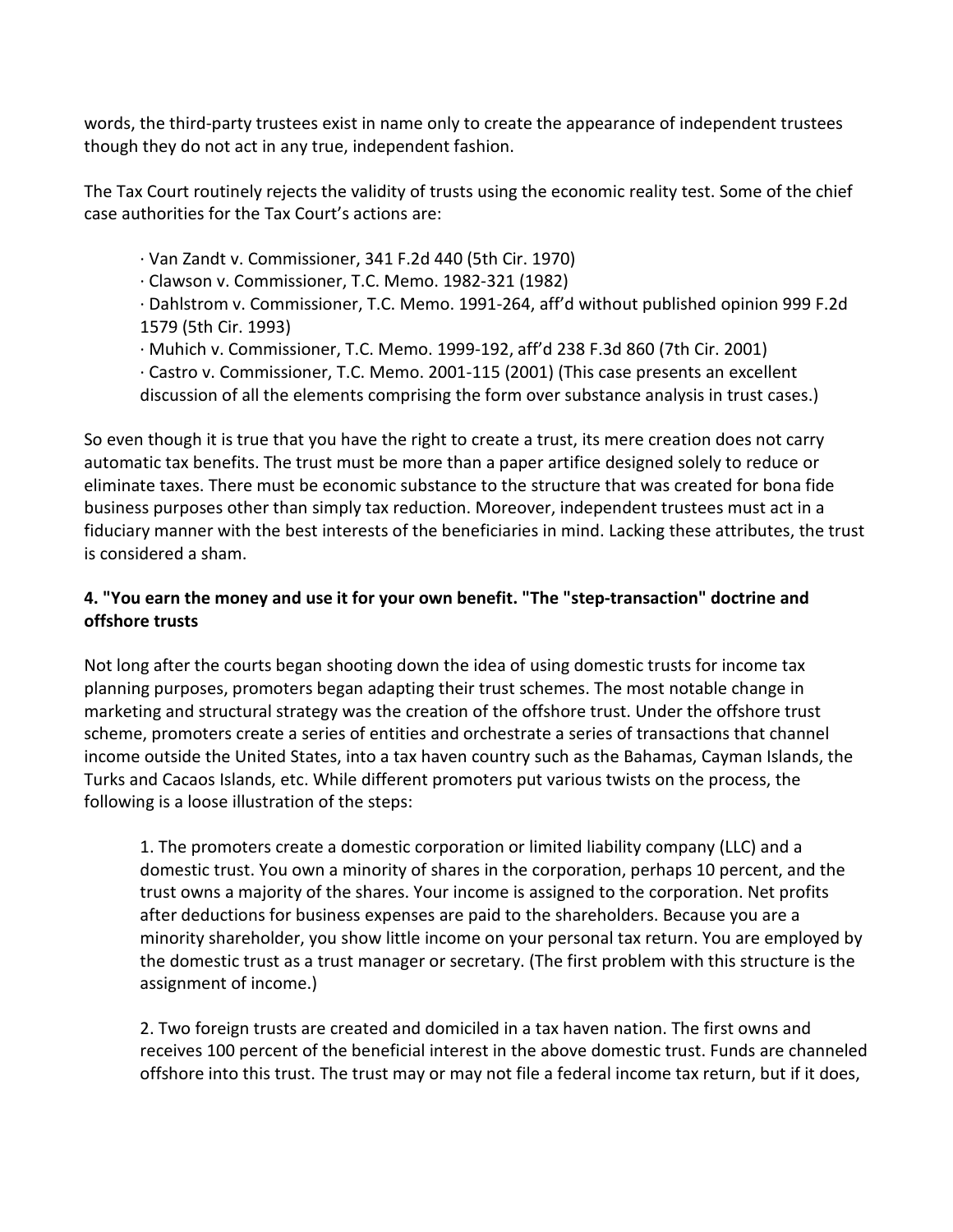it shows substantially all of its income as being expensed to the second offshore trust. You are employed by both offshore trusts as manager or secretary.

3. The second offshore trust (the third trust in the string and fourth entity, including the corporation or LLC) accumulates the income as the last entity in the pipeline. As a foreign entity allegedly conducting no business in the United States, it has no obligation to file a tax return. Hence, its income is not taxable. Its income is deposited to a foreign bank account controlled by the trust manager or secretary—you. In fact, you are the only person with check-writing authority for any of the entities involved in the transactions, even though you may not be a trustee or beneficiary.

4. Funds are repatriated to the United States and to your personal use through either a credit card in the name of the trust or through loans from the trust to you or perhaps to still another domestic trust or corporation. The last trust also owns offshore investment and brokerage accounts.

Through these devices, promoters craft a long and circuitous conduit through which money is routed from the taxpayer who earns it, ultimately back to the taxpayer, who spends it. The question is whether the courts will find and determine that the income is non-taxable given the extensive pipeline through which it is channeled.

The answer lies in a one-sentence observation by the Supreme Court in the 1938 case of Minnesota Tea Co. v. Helvering, 302 U.S. 609 (1938), whereupon analyzing a particularly twisted series of corporate transactions designed to avoid capital gains tax on a stock sale, the Supreme Court stated, "A given result at the end of a straight path is not made a different result because reached by following a devious path."

The "straight path" is this: the taxpayer earns the income and spends it. That renders the income taxable to him—period. This result is the same even after following the "devious path" through several entities, bank accounts and foreign countries. The principle of law the courts rely to reach this conclusion derives from the form over substance doctrine discussed above. As we know, the courts look to the substance of a transaction to determine its validity, not merely its form.

When a series of complicated transactions are involved, the courts apply what is known as the "steptransaction" doctrine to determine the substance of what occurred. The step-transaction doctrine requires that the transaction be treated as a "unified whole" as opposed to independently considering each distinct, individual step. Commissioner v. Clark, 489 U.S. 726 (1989). Said another way, the courts look at the "straight path" rather the "devious path." The result is that even though the individual steps—taken in isolation from one another—may lead to a non-taxable transaction, the outcome will not be countenanced where it represents a result clearly not intended by Congress.

The Supreme Court, in the 1945 case of Commissioner v. Court Holding Co., 324 U.S. 331 (1945), described the step-transaction doctrine in these words: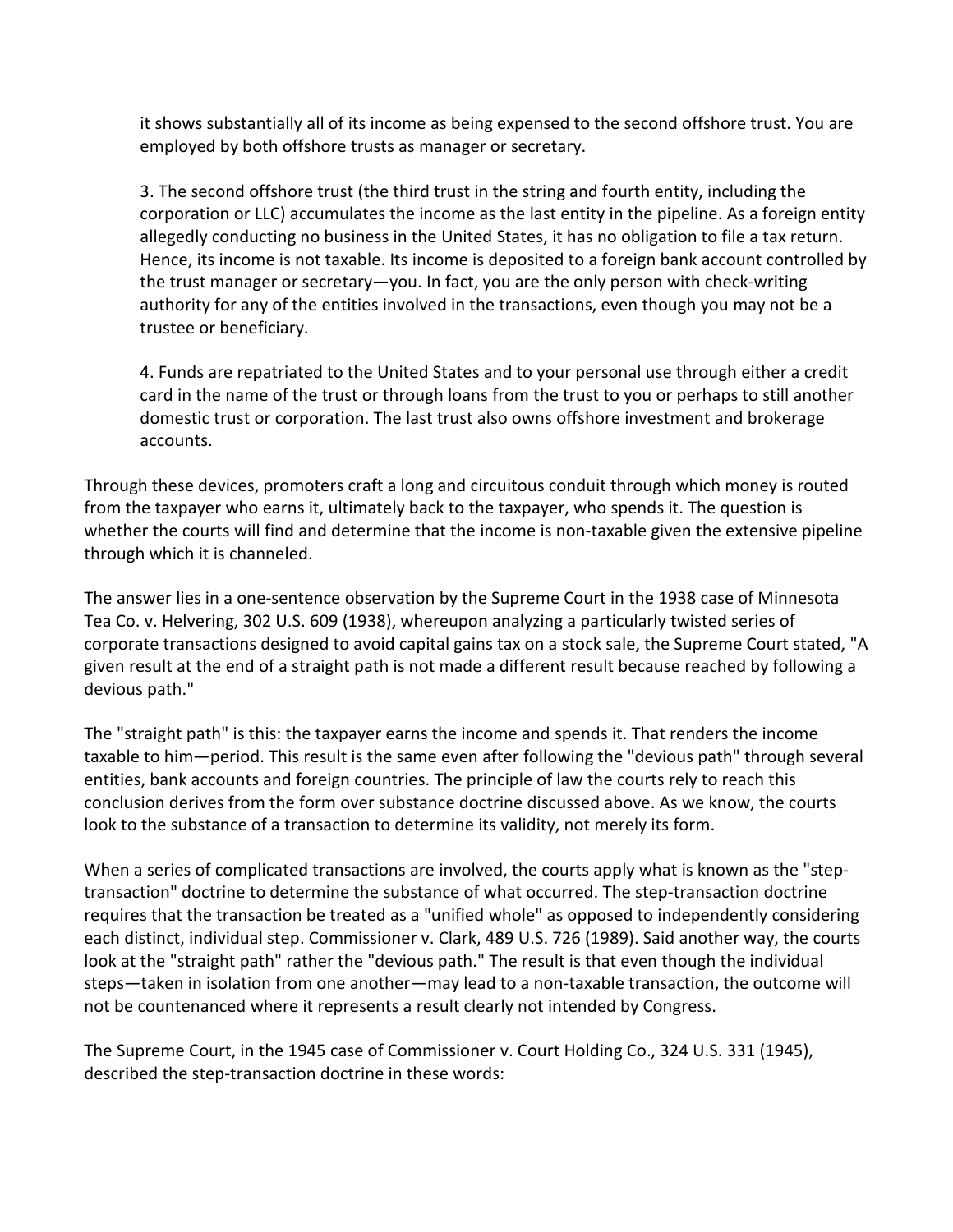The incidence of taxation depends upon the substance of a transaction. The tax consequences which arise from gains from a sale of property are not finally to be determined solely by the means employed to transfer legal title. Rather, the transaction must be viewed as a whole, and each step, from the commencement of negotiations to the consummation of the sale, is relevant. A sale by one person cannot be transformed for tax purposes into a sale by another by using the latter as a conduit through which to pass title. To permit the true nature of a transaction to be disguised by mere formalisms, which exist solely to alter tax liabilities, would seriously impair the effective administration of the tax policies of Congress.

Even assuming you can get past the assignment of income doctrine, the grantor trust laws and the form over substance doctrines operate to vest ownership of trust assets in the hands of the person who controls the trust. Certainly, there is no less control of the money under a foreign trust scheme than there is under a domestic trust. Remember, the fact that you retain control of the money and may use it for your own benefit is a key selling point all trust promoters trumpet. Even though you add layers of entities through which money is funneled, you never lose control of the money. As shown above, the trust manager or secretary—you—is the only person authorized to sign on any of the bank accounts. Taken as a whole, the substance of the transactions can be boiled down to this simple truth: you earn the money and use it for your own benefit.

Since the early 1980s, the Tax Court and other federal courts have held that offshore trust schemes such as those described here constitute "shams, lacked economic substance, and were to be disregarded for Federal income tax purposes." Zmuda v. Commissioner, 79 T.C. 714 (1982), aff'd 731 F.2d 1417 (9th Cir. 1984). Some of the key cases include:

- · Akland v. Commissioner, 767 F.2d 618 (9th Cir. 1985), aff'g T.C. Memo. 1983-249
- · Professional Services v. Commissioner, 79 T.C. 888 (1982)

· Dahlstrom v. Commissioner, T.C. Memo. 1991-265, aff'd without published opinion 999 F.2d 1579 (5th Cir. 1993)

- · Able Co. v. Commissioner, T.C. Memo. 1990-500 (1990)
- · Waegemann v. Commissioner, T.C. Memo. 1993-632 (1993) [extensive discussion of the validity of "loans" orchestrated to repatriate funds]

A representative example of how courts treat these cases is Rendel v. Commissioner, T.C. Memo. 1995- 593, aff'd 129 F.3d 127 (9th Cir. 1997). David and Rachel Rendel formed a corporation in 1980 to handle their sales business and after it began earning substantial income, they consulted with trust promoters who sold them on the purported tax benefits of offshore trusts.

In 1982, the Rendels established five trusts located in the British West Indies. Bank accounts were opened under the name of four of the trusts. An investment account was opened under the name of the fifth trust. During 1982 and early 1983, \$174,300 of profits were transferred through the string of offshore trusts and into the investment account. The Rendels repatriated the money through sham loan transactions and used the money to purchase real estate, which was held in one of the trusts.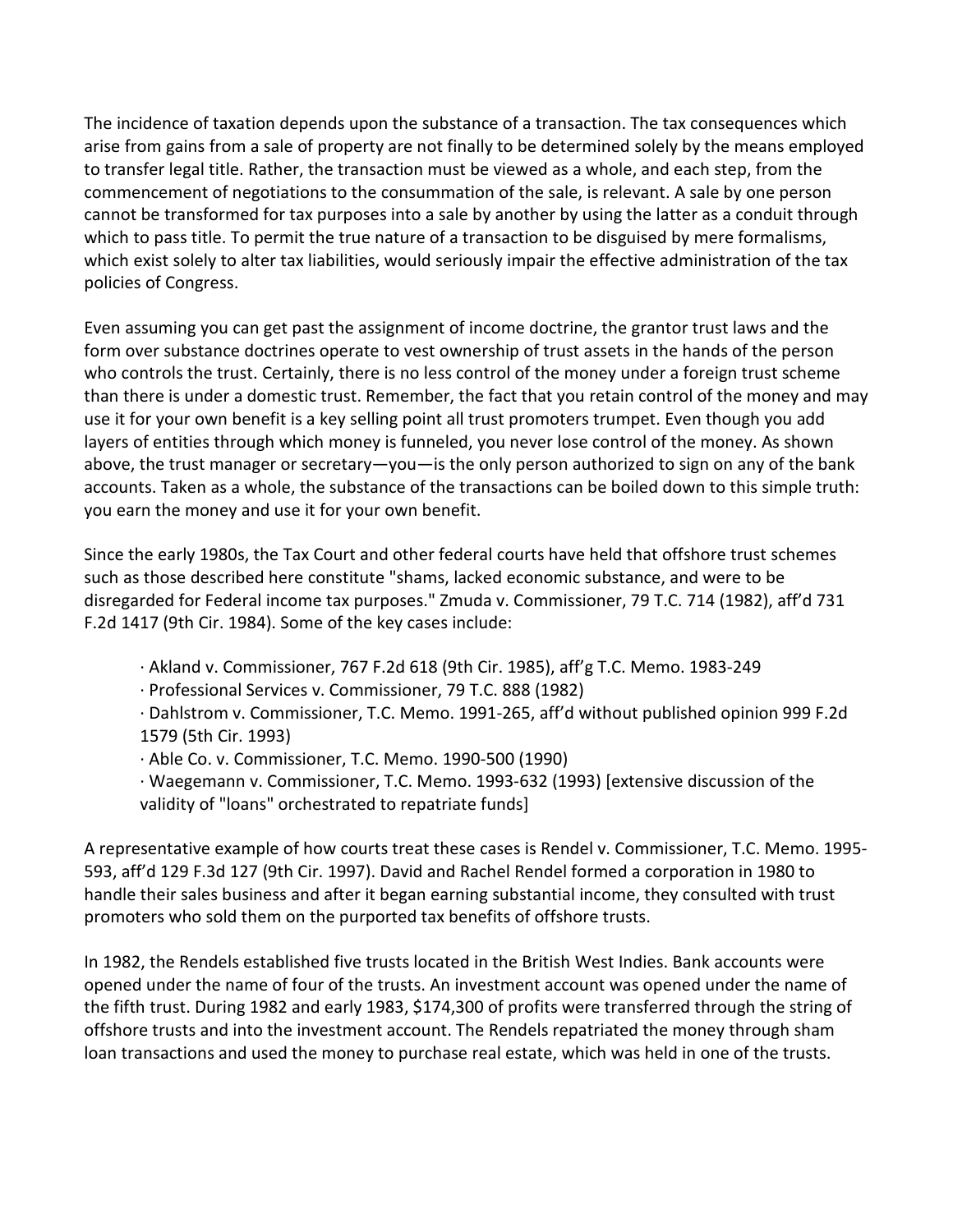Later, the Rendels were indicted for conspiracy to defraud the United States and income tax evasion. They each pleaded guilty to one count of evasion. In addition to extracting guilty pleas, the IRS obtained a tax assessment for \$87,231 against the Rendels, which included the civil fraud penalty.

# **5. "Moving assets from the left pocket to the right pocket." The "alter ego" and "nominee" doctrines**

Another key marketing claim of trust promoters is that trusts provide "bullet proof" asset protection against potential IRS enforcement action. Promoters argue that you are able to keep your property out of the IRS' reach in the event of future tax problems. Many promoters even go so far as to claim that those with existing IRS problems can avoid the ravages of enforced collection (wage levies, bank levies and property seizures) by placing assets in a trust. it is asserted that since the assets are "not in your name," they cannot be seized by the IRS to pay your delinquent taxes.

It is certainly true that the IRS cannot seize property belonging to one person to satisfy the tax debt of other. It is not true, however, that merely placing property in the name of a trust that you control prevents the IRS from seizing that property. Two principles of law come into play here that the IRS has used for decades to reach through the trust veil to seize property that is titled in the name of a trust. I speak of the "alter ego" and "nominee" doctrines.

Under the doctrine of alter ego, when the facts establish a unity of interest in ownership and property between an individual and an entity, such as a trust, the courts view the entity as merely an extension of the individual. As a result, the entity is accorded no legal distinction apart from the individual vis-àvis the rights of third parties. Once an alter ego relationship is established, third party creditors, including the IRS, can collect from the assets of the entity (i.e., the trust) just as though the assets were held by the individual. Towe Antique Ford Foundation v. I.R.S., 999 F.2d 1387 (9th Cir. 1993); Neely v. United States, 775 F.2d 1092 (9th Cir. 1985).

Think of the alter ego situation as moving money from the left pocket to the right pocket. Just because you title the left pocket differently from the right pocket, you still control every element of the left pocket. The left pocket is therefore the alter ego of the right pocket.

The nominee doctrine is only slightly different. Under this theory, the IRS might recognize that a transfer indeed occurred between you and a trust. However, when there continues to be a unity of interest between you and the trust, the nominee theory considers that the entity has not assumed full and lawful ownership of the asset but rather, is merely holding it on your behalf, the true owner. G.M. Leasing Corp. v. United States, 429 U.S. 338 (1977); United States v. Reed, 168 F. Supp. 2nd 1266 (D. Utah 2001).

Think of the nominee situation as handing money to your brother with clear instructions to hold it for you until you ask for its return. Just because your brother holds money for you does not mean the money belongs to your brother. You still own and in essence, control the money though it is in the hands of another. Therefore, creditors—including the IRS—can reach the money to satisfy your debts.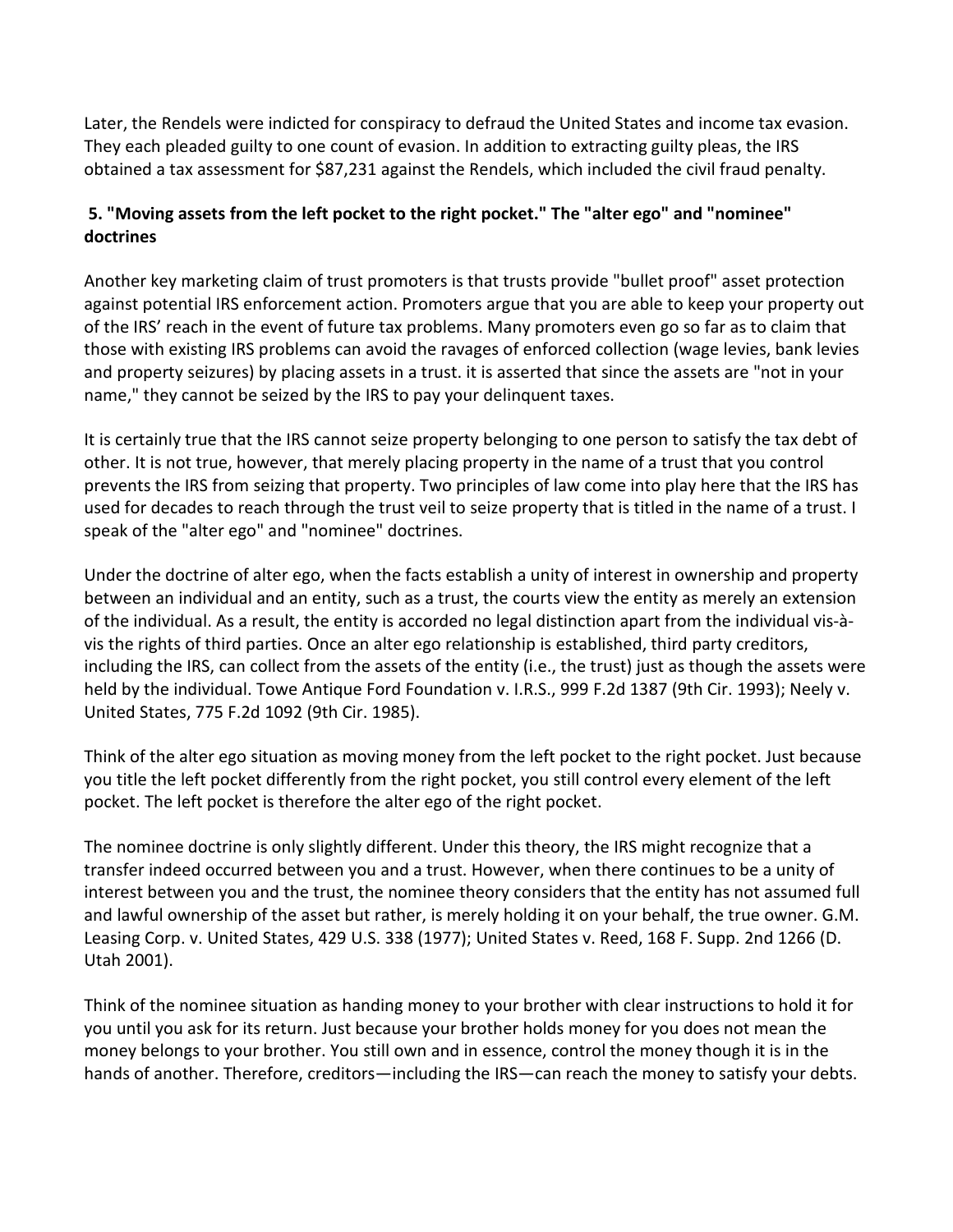Most often, the IRS asserts both the alter ego and nominee theories in breaking trusts to reach property.

To determine that an alter ego relationship exists, the courts point to, among others, these five key factors:

· Although property was transferred to a trust, the taxpayer continues to treat the property as if it belongs to him. F.P.P. Enterprises v. United States, 830 F.2d 114, 116 (8th Cir. 1987). That is to say, you continue to reside on the property yet pay no rent. You pay all utilities, taxes, up keep and maintenance costs after the property was transferred to the trust.

· Little or no consideration was paid by the trust in exchange for the property. In the vast majority of cases, there is no exchange of value for placing the property into the trust and yet, the individual continues to pay the expenses associated with the property and continues to use and enjoy the property free of any interference from the trust.

· The taxpayer maintains "active" or "substantial control" over the operation of and decisions with respect to the property after it was conveyed the trust. In this regard, the courts carefully examine the role of alleged trustees other than the taxpayer, including the duties of the trustees; whether other property is controlled by the trustees; the nature, scope and extent of meetings of the trustees and their participation; the performance of trust activity by trustees other than the taxpayers.

· Whether a family or close relationship exists between the taxpayer and the trust. Shades Ridge Holding Co. v. United States, 888 F.2d 725, (11th Cir. 1989). Trustees that are family members or have a close relationship to the taxpayer are often considered as being subject to the control of the taxpayer.

· Whether the taxpayer expressed an intent to shelter personal assets using the trust structure. The courts examine all the background facts concerning the trust's creation, including the representations of the promoter concerning the alleged effectiveness or desirability for sheltering assets under a trust umbrella. Expect a court to carefully scrutinize promotional documents regarding claims in this area.

The case of United States v. Powell, Docket No. CV 99-224-TUC-RCC, District Court, Arizona (February 20, 2001); (aff'd Ninth Circuit, unpublished per curium opinion, Docket No. 01-16162, February 22, 2002), is an excellent study for determining the true effectiveness of trusts for sheltering assets. The Powells had a long running dispute with the IRS and eventually created a trust closely following the factual outline of trusts addressed here. When the IRS attempted to break the trust and sell the Powells' home to pay their delinquent taxes, the case ended up before a federal judge in Arizona.

The Powells asserted that the trust was the true owner of the property and hence, the IRS could not reach it to pay their tax debt. After considering all the facts, the court disagreed, stating that the case record,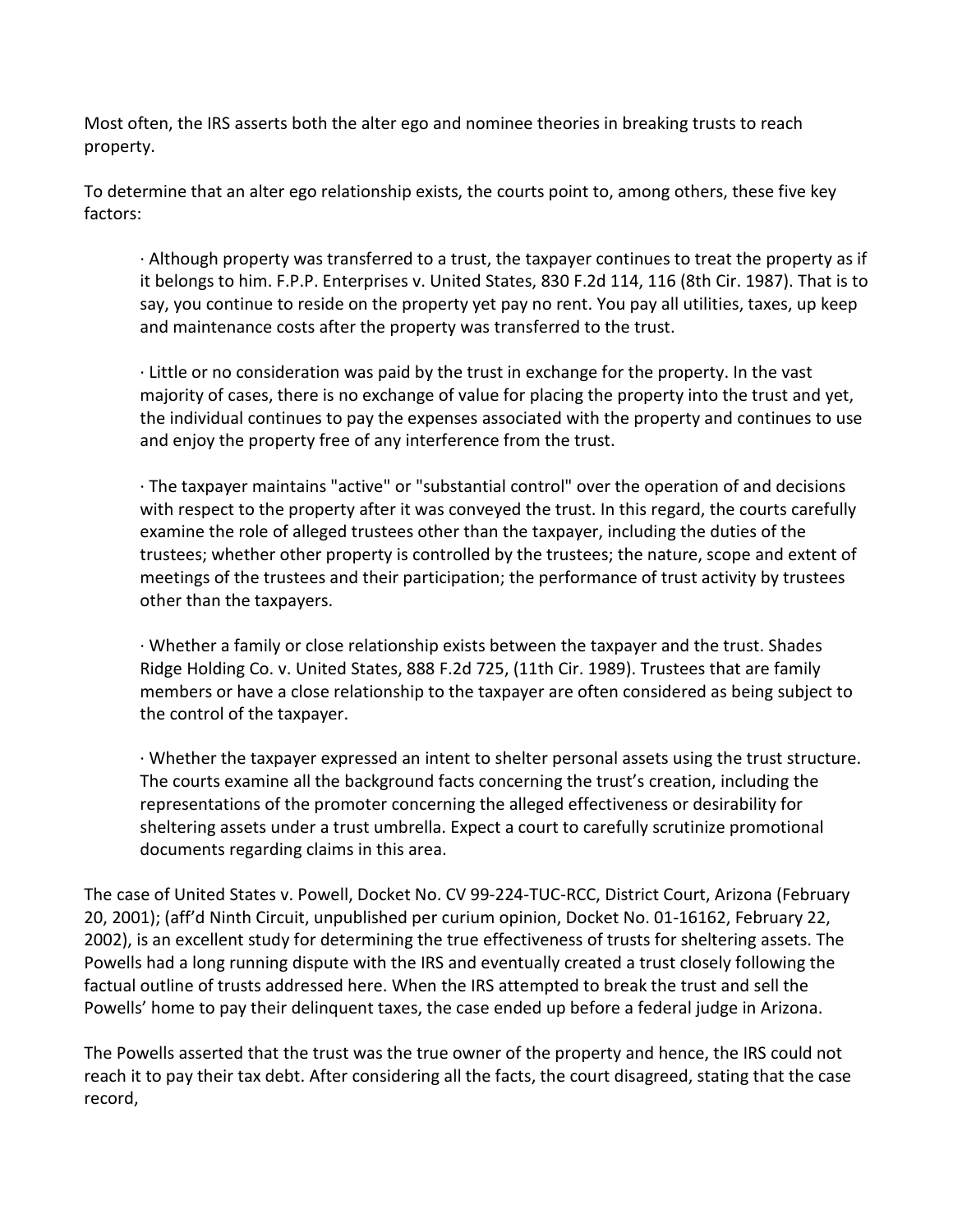supports a finding that the Powells retain active and substantial control over the Trust: (1) the Powells continue to treat the transferred property as if it still belongs to them; (2) the Trust paid minimal or no consideration for transfer of the property title; (3) the Powells retain control over transferred property; (4) the Powells have established a family relationship in the Trust; and (5) facts indicate that the Trust may have been established to shelter the Powells' assets from tax liability.

The property was ordered sold to pay the Powells' delinquent tax debts.

In determining nominee status, the courts view factors similar to those expressed above. Guidance is provided by the case of United States v. Bannister, Docket No. 02-C-075-S, (D. Wis., August 7, 2002). That case involved William and Joyce Bannister who had long running IRS disputes. They created a trust to protect their home from the IRS. The fact pattern surrounding the trust itself is not unlike any of those already set forth above.

Just as in the Powell case, the IRS sought an order from a federal judge breaking the trust and allowing the IRS to sell the home. The court obliged and in breaking the trust, ruled that Bannister,

exercises dominion and control over the property. He continues to reside at the property, and the River Trust does not interfere with his use of the property. The River Trust did not pay any consideration for the property. Defendant William R. Bannister is the trustee and beneficiary of the trust and continues to enjoy the benefits of the property. Further, the transfer of the trust in 1992 occurred after said defendant had failed to file federal income tax returns for three years. Considering all these factors the Court finds that the Rice Lake property is held by a nominee of defendant William R. Bannister and the federal tax liens may be foreclosed against the property.

The above cases are just a small, and frankly, random sampling of federal cases where the IRS successfully pierced the trust veil to force a sale of property allegedly owned by a trust. The reality is, because the overwhelming majority of trust cases follow the fact pattern discussed here, you must assume that the IRS will always be successful in breaking the trust and selling your property.

Keep in mind that some of the chief claims that trust promoters make to sell trusts is that you continue to enjoy full control over the property—you continue to be able to use and benefit from it as though it were legally yours—even after establishing the trust. But understand that that is the very factor that spells the kiss of death for your trust. As illustrated here, merely moving assets from the left pocket to the right pocket does not shelter them from the IRS.

#### **Tax Law Enforcement in Trust Cases**

Another key marketing claim of trust promoters is that by adopting a trust and moving income into the trust, you enjoy maximum privacy and freedom from contact by the IRS. It is alleged that you no longer have to worry about meddling IRS agents or crippling collection effects. Apart from the obvious concerns about this claim as outlined in the preceding sections, the fact is, trust involvement is likely to cause more problems with the IRS—not fewer.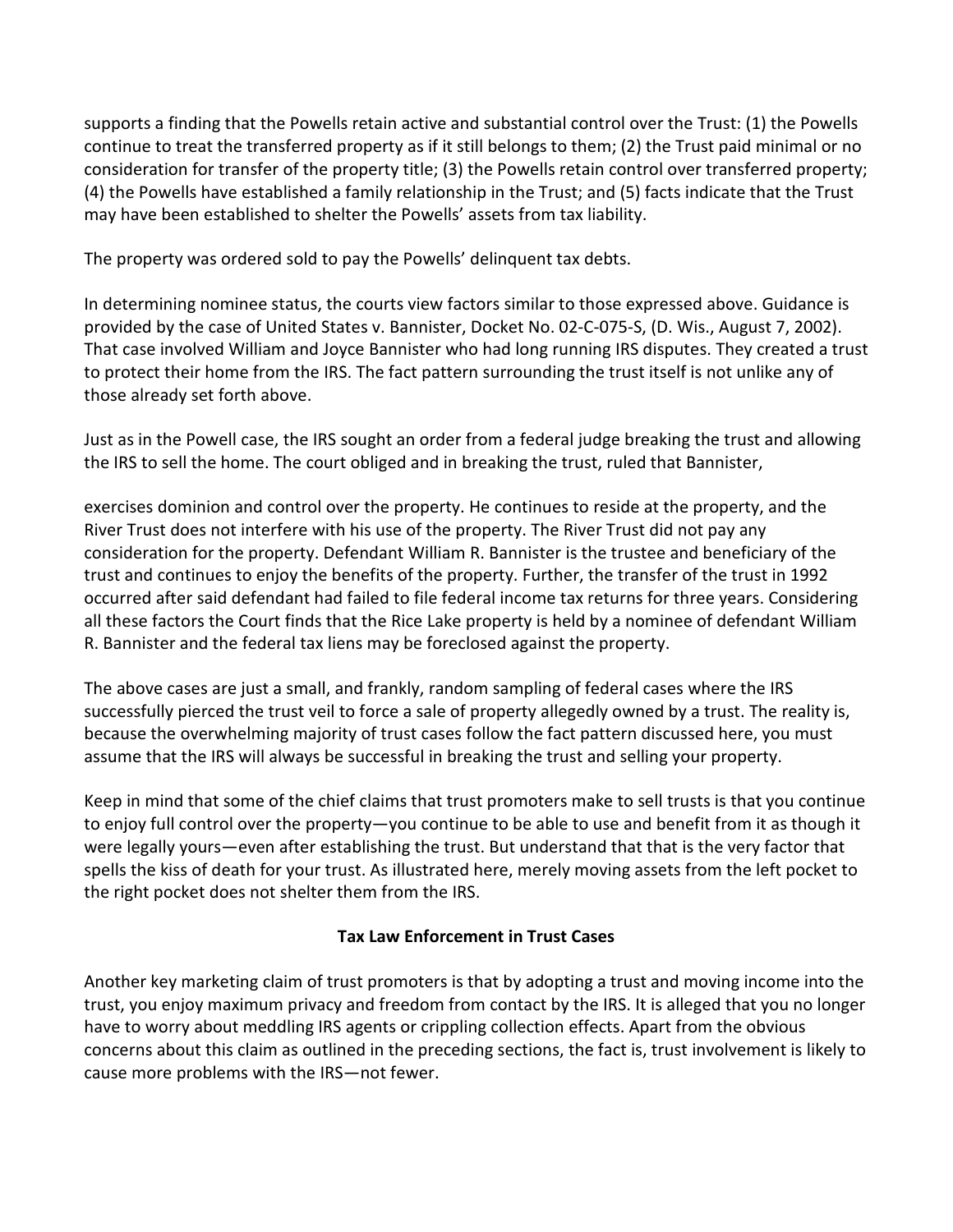The chief reason for this is the level of enforcement resources the IRS is directing against what it calls abusive trusts. An abusive trust is a "sham trust," or one that falls into the factual pattern of those described throughout this treatise. The IRS is so active in enforcing the tax laws against abusive trusts that the National Taxpayer Advocate, in her 2002 Annual Report to Congress, listed "abusive trusts" as one of the most litigated tax issues in the United States during 2002.

Specifically, the Taxpayer Advocate states,

The IRS estimates that in tax year 2000 alone, there were 570,000 abusive domestic trust returns and offshore trust schemes. …The estimated tax revenue loss is between \$20 billion and \$40 billion. With the increase of IRS resources targeting abusive trusts, it is certain that more of these cases will reach the courts in the coming years.

While the loss of revenue to the Treasury is substantial, there are also economic and social effects on the taxpayers who become involved in these types of trust schemes. Once a court determines a trust is abusive, the taxpayer faces not only an income tax deficiency, but also interest, penalties and possible criminal sanctions. IRS, "National Taxpayer Advocate, 2002 Annual Report to Congress," December 31, 2002, p. 338.

In 2002 alone, the various federal courts decided thirty-eight trust cases, including cases against three trust promoters. Of those, five involved the seizure of property, such as a home or business. Four involved criminal prosecutions and jail time, either of a promoter or participant in a trust program. The IRS won every single case. Perhaps most notably, one court even sanctioned an attorney by assessing court costs and fees against him for even raising what are now considered patently frivolous trust defenses. See Johnson v. Commissioner, 289 F. 3d 452 (7th Cir. 2002).

With regard to offshore trust schemes, the IRS is engaged in an aggressive investigation calculated to unearth the users of credit and debit cards drawn on foreign bank accounts. To aid this investigation, the IRS has been obtaining court authorization to issue "John Doe" summons against credit card companies such as Visa and MasterCard, American Express, and wide variety of other providers of products and services. A "John Doe" summons, issued under the authority of code sections 7602(c) and 7609(f) and allows the IRS to obtain information from third parties when it is shown that "such person or group or class of persons may fail or may have failed to comply with any provision" of the tax code. Most notably, the IRS is serving these summons on airlines, travel agencies, hotel and resort chairs, exclusive jewelers such as Tiffany and Company, auto dealers, Internet providers, furniture retailers, etc.

The investigation is designed to generate a list of the names of American citizens who use credit or debt cards drawn on banks in foreign countries to make purchases. With the information obtained from these companies, the IRS follows up with full-scale audits, potential criminal investigations and possible prosecutions.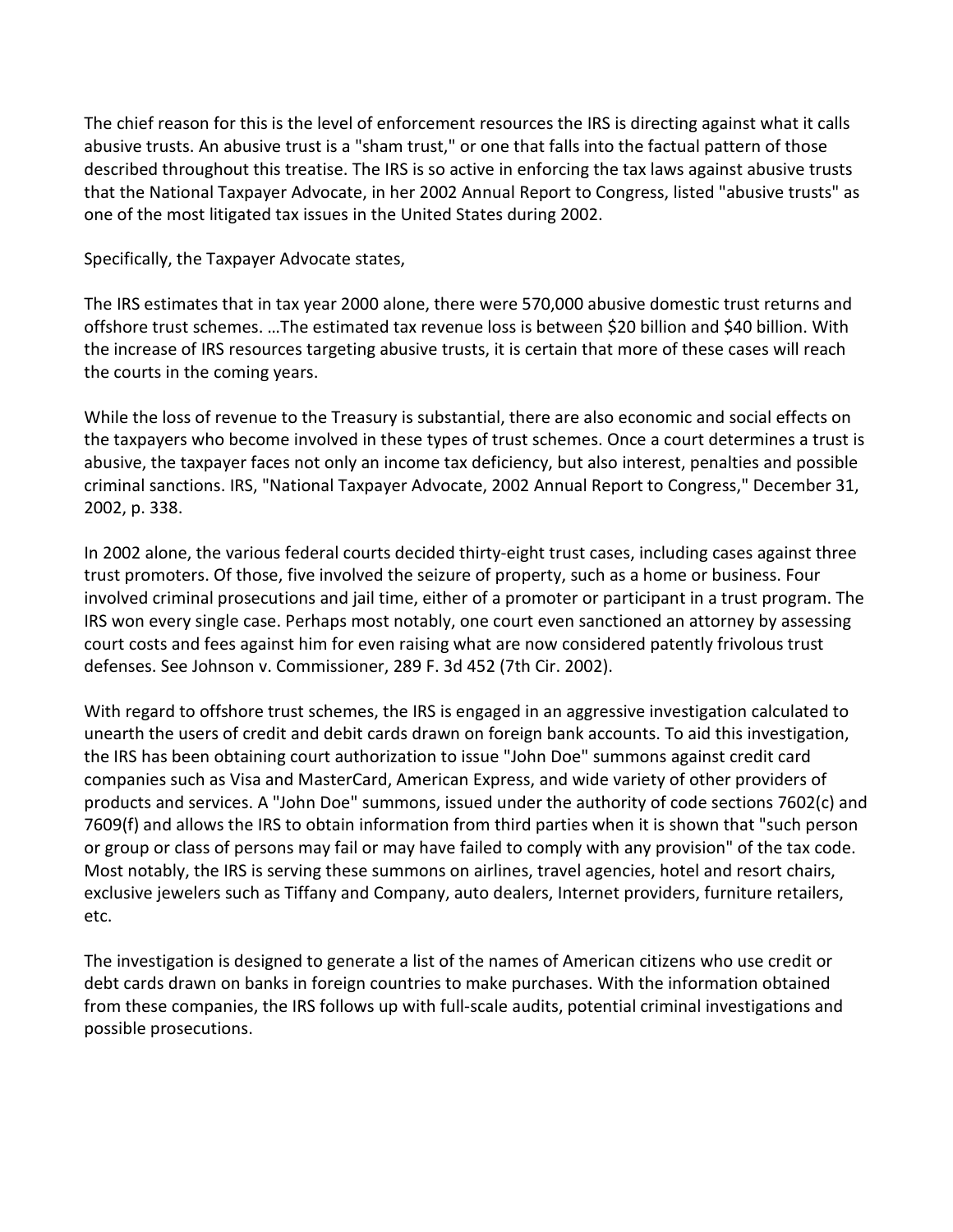The following is a summary of the recent court cases associated with the investigation:

· In Re Tax Liabilities of John Does, Docket No. CV 02-0049 Misc. (N.D. Cal., March 27, 2002); summons to VISA for account information on US citizens with credit/debit accounts in any of thirty counties, including Switzerland, Liechtenstein and numerous Caribbean nations.

· In Re Tax Liabilities of John Does, Docket No. 1:02-MI-0254 (N.D. Ga., August 30 2002); summons to MasterCard for account information on US citizens with credit/debit accounts in any of thirty counties, including Switzerland, Liechtenstein and numerous Caribbean nations.

· In Re Tax Liabilities of John Does, Docket No. 3:02-CV-1854-L (N.D Texas, September 30, 2002); eleven companies summonsed.

· In Re Tax Liabilities of John Does, Docket No. M-18-304 (S.D. NY, October 16, 2002); seventeen companies summonsed.

· In Re Tax Liabilities of John Does, Docket No. 6:02-MC-100-ORL-22JGG (M.D. Fla., October 17, 2002); seven companies summonsed.

· In Re Tax Liabilities of John Does, Docket No. 3:-02-CV-1854-L (N.D. Texas, October 25, 2002); eleven companies summonsed.

· In Re Tax Liabilities of John Does, Docket No. C-1-02-738 (S. D. Ohio, January 21, 2003); seventy companies summonsed.

The information gathered through these investigations is leading to the names of thousands of people who have used credit or debit cards drawn on offshore banks. With increasing intensity, the IRS is targeting for enforcement action each person it finds.

You might ask, "Why does the IRS let promoters get away with selling these schemes?" The answer is, the IRS doesn't.

For years, the agency has used code section 6700 as a means of obtaining injunctions against promoters, preventing them from marketing the trust packages. That code section gives federal judges the authority to enjoin the marketing and sale of abusive tax schemes.

There are innumerable examples of trust promoters whose activities have been shut down under section 6700. The problem is, every time the IRS closes down one operation, more pop up. And with the ubiquity of the Internet, promoters are able to reach more people faster than the IRS can shut them down.

Still, the IRS has approximately 300 audits pending of promoters of offshore and domestic schemes of this nature. Under the IRS' new commissioner, Mark Everson, you can expect more of this activity since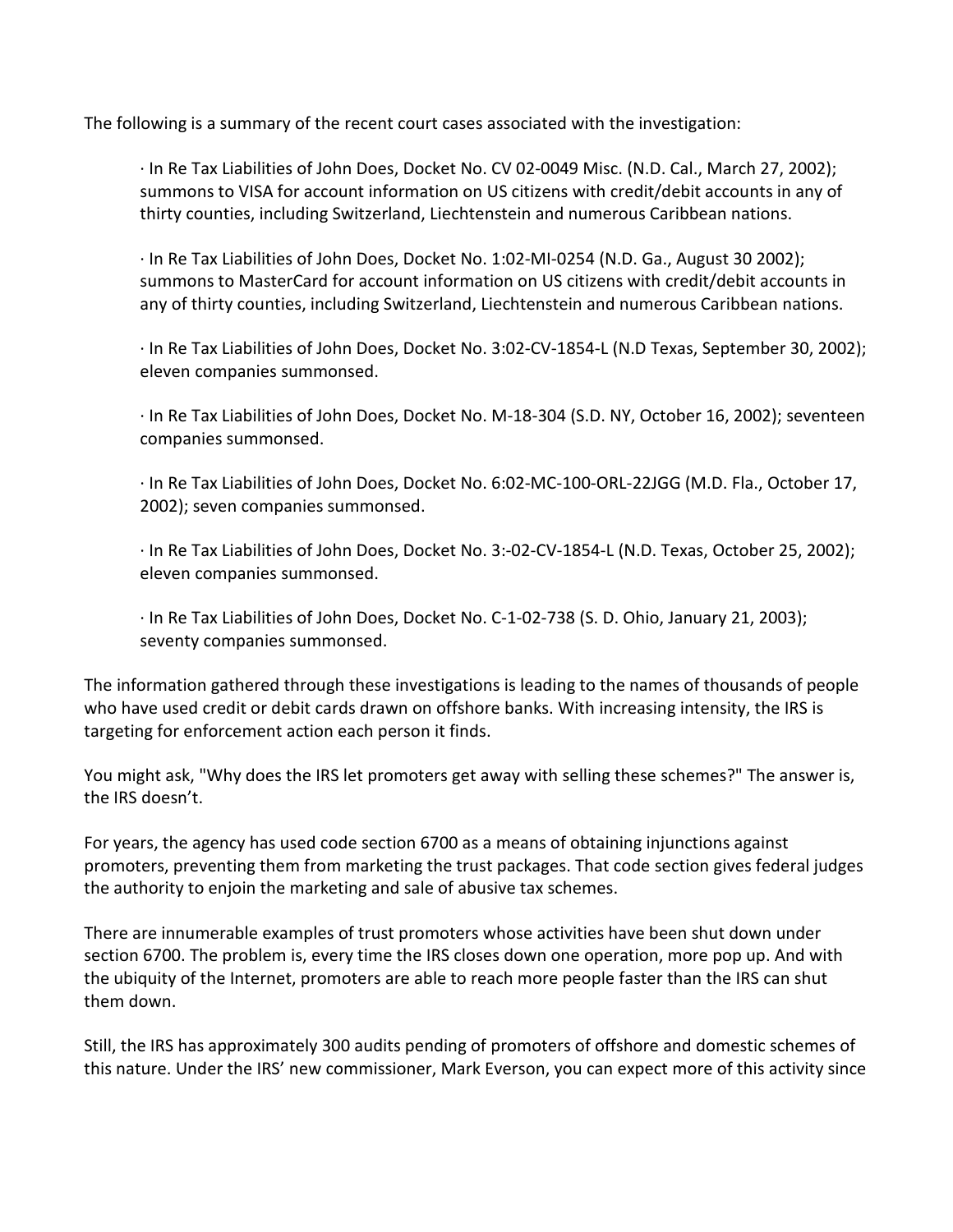he promised the Senate Finance Committee that "enforcement will be a principle responsibility of the IRS" under his leadership.

#### **Building an Exit Strategy**

If you are involved in either a domestic or offshore trust along the lines of the fact patterns described in this report, you must give very serious and immediate consideration to developing an exit strategy. Here are the major considerations you must weigh.

1. Cease the activity. You cannot allow the pattern of conduct to continue over a protracted period. A pattern of conduct is an important factor the IRS evaluates in determining whether to pursue criminal charges. A continuing pattern of illegal conduct makes prosecution more likely. Such a prosecution is more likely to be successful than one involving a person who committed a "one-time" act. Generally speaking, the IRS looks for at least a three-year pattern of conduct to support its allegation that your actions were deliberate, intentional and knowing, as opposed to being attributable to some good faith reason such as inadvertence, misunderstanding, mistake, etc.

Even if you are not prosecuted, interest and penalties accumulate, even during the period prior to an adverse audit or court determination on your trust. These additions can easily double or triple a tax bill. Therefore, it is clear that the sooner you cease the activity, the better off you are.

2. Consider amending trust returns. The question always arises whether to amend trust returns to eliminate the purported tax benefits of the trust structure. Amended returns would assume the traditional stance of reporting income and expenses on a Schedule C, Form 1040 for a self-employed person. However, filing amended returns creates an immediate tax liability that you are obligated to pay. Ideally, if the returns are amended, the tax should be paid at the time of filing the returns. I discuss this in more detail later.

But you must realize that filing amended returns raises the so-called Fifth Amendment dilemma. On the one hand, if you fail to amend the returns, the IRS may view that as a deliberate refusal to correct a mistake you knew you made, thus tarnishing your claim of good faith and lack of criminal intent. On the other hand, if you amend the returns, the IRS may take that as an admission of an outstanding tax liability for the amendment years, reducing the government's burden of proof in a potential criminal trial. You also open the door to allow the IRS to argue that filing the amended returns is a de facto admission by you that your original returns were erroneous and that you knew them to be, otherwise you would have not have amended them.

In light of these conflicting arguments, the question becomes, upon which ground would you rather stand?

Amending the returns clearly is a waiver of your Fifth Amendment rights with regard to the tax liability issue. Amended returns constitute an admission that you owe taxes. The returns then give the government the latitude to argue that you knew the original returns were erroneous and by extension, fraudulent.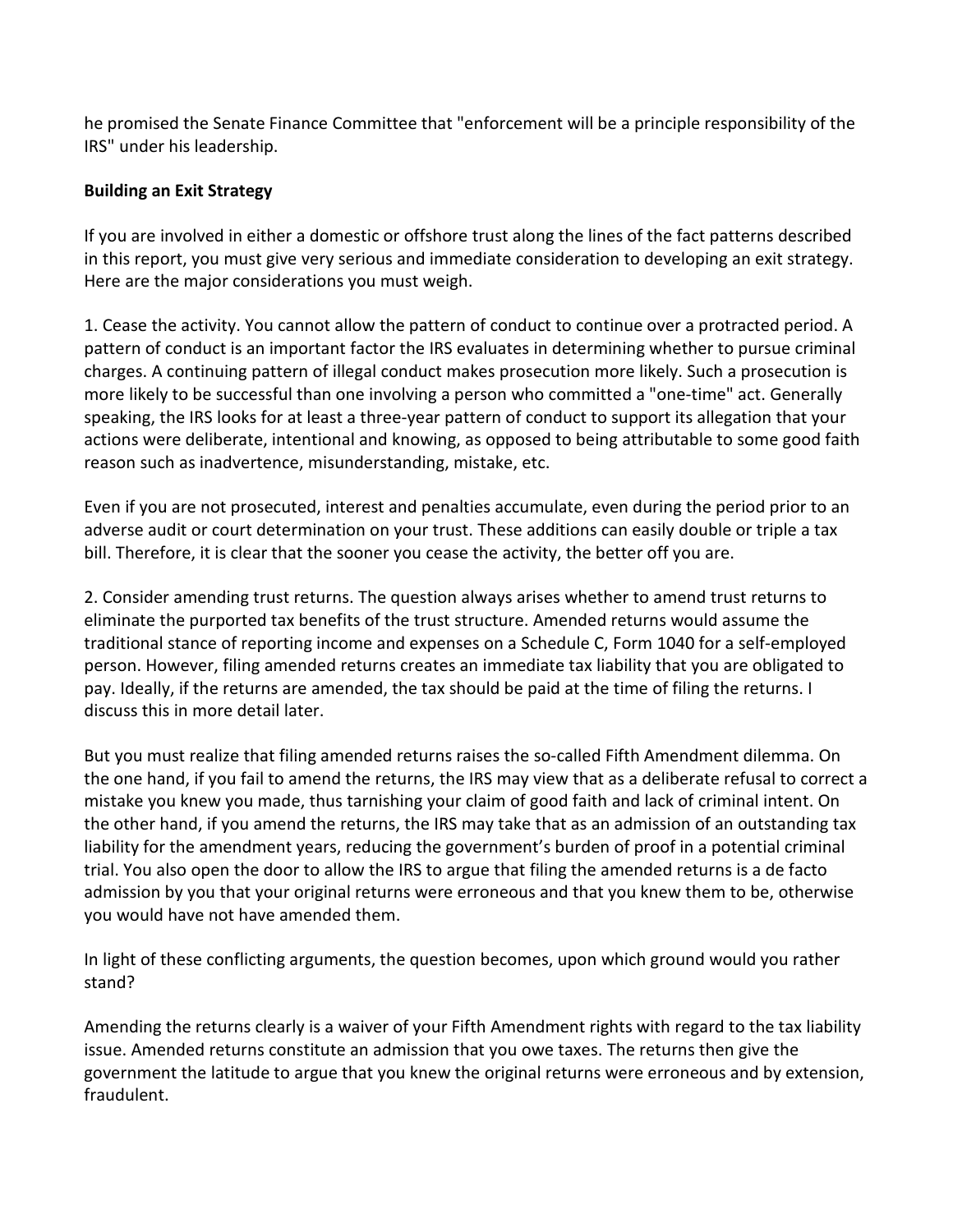However, whether amended returns prove your good faith or lack thereof a fact question for a jury to decide. The court cannot impute bad faith or criminal intent merely because you amended returns. See Heindel v. United States, 150 F.2d 493 (6th Cir. 1945). In the context of a criminal prosecution, however, the government can be expected to argue the point to a jury.

On the other hand, amending the returns provides you with the capacity to argue that good faith is proved by the fact that you corrected mistakes when they became known to you. In fact, numerous courts have pointed to a defendant's failure to correct known errors as evidence of fraudulent intent. For example, in Hill v. United States, 363 F.2d 176 (5th Cir. 1966), the court ruled that it was proper for a jury to consider the defendant's failure to amend returns, pursuant to his accountant's advice, as evidence of the defendant's willfulness as alleged by the government. Likewise, in sustaining a civil fraud penalty against taxpayers who used offshore trusts, the Ninth Circuit in the case of Rendel v. Commissioner, T.C. Memo. 1995-593, aff'd 129 F.3d 127 (9th Cir. 1997) (unpublished) noted that the taxpayers refused to amend returns after their CPA advised them to do so.

One thing is for sure. DO NOT make the decision until after you consult with experienced counsel who understands the full legal implications of amending returns and balances the benefits against the detriments.

3. Paying the taxes. The best possible approach to consummating an exit strategy is to pay all the taxes at the time of filing amended returns. If you do, the chances are better that the IRS will merely process the amendments in the ordinary course of its activities, assuming it has not already commenced an audit or criminal investigation.

However, failure to pay the taxes will likely lead to the case being assigned for collection action. If a revenue officer becomes involved with the collection process, that may (though not certainly) lead to questions regarding the nature of the liability. Admittedly, however, collection officials rarely pose the question, "Why do you owe this?" As a general rule, they do not care. They just want the money.

On the other hand, in the past two years, revenue officers have been instructed to "be on the lookout" for cases that present the potential for criminal prosecution. The IRS has re-built its in-house referral system to feed cases to the criminal investigation and prosecution machines. Specifically, the IRS looks for trust cases to make examples of people. For these reasons, it is best to stay away from a collection situation.

4. The statute of limitations. Another important factor to consider is the impact of the statute of limitations. At some point, the IRS will not be able to audit your returns, assuming you never come under criminal prosecution. The normal period of limitations for a civil audit is three years from the date the return is filed. Code section 6501. Amended returns must be filed within that three-year period. The IRS will not process amended returns filed after that period.

However, there are two important exceptions to this three-year rule. This first is code section 6501(e). It provides that if more than 25 percent of your gross income is omitted from a return, the limitations period grows to six years. The IRS has the burden to prove the omission. The second exception is code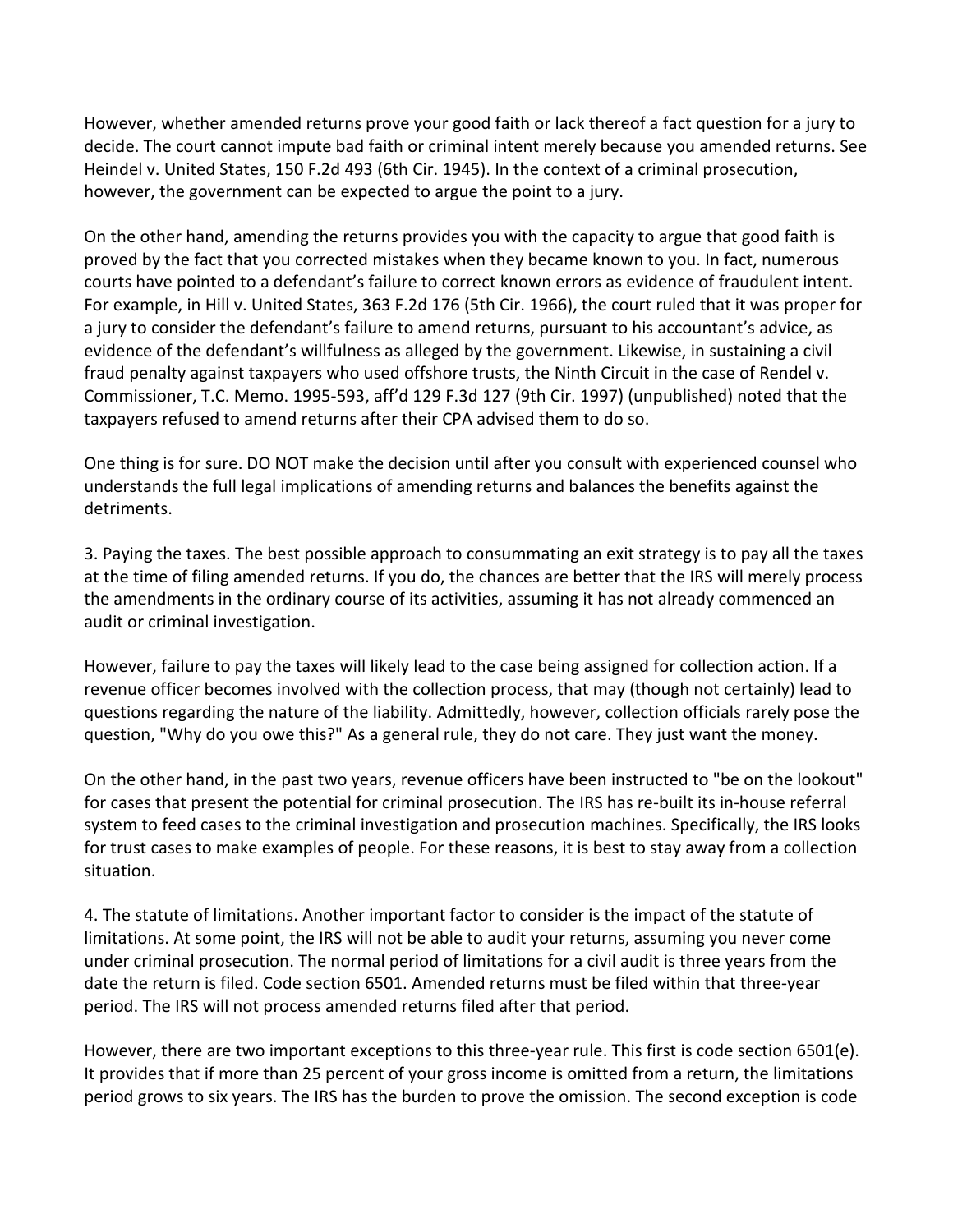section 6501(c)(1) and (2), the so-called fraud exception. If the IRS can prove that there was a false or fraudulent return or there was an attempt in any manner to evade or defeat payment of the tax, there is no statute of limitations on the right to audit and assess taxes. (This rule does not apply to the IRS' right of criminal prosecution.)

Even assuming there is no criminal investigation or prosecution, a civil audit is likely in trust cases. Given that, can you rely on a three-year statute of limitations? Probably not, given the two exceptions set out above. That means that your exposure to civil tax assessments could linger for several years, increasing the interest and penalties when the IRS finally does make an assessment. Moreover, after three years expire from the date of filing, you cannot amend even if you want to. This leaves you entirely at the mercy of the IRS' capacity to undertake and complete an audit. This must be factored into your exit strategy.

5. What if you cannot pay the taxes owed? Even if you determine that the best approach is to file amended returns, collection of the delinquent tax may pose an entirely different set of problems. As we learned earlier, the IRS can reach trust assets to pay the taxes and wage, bank or other property levies are common in delinquent tax cases. Therefore, your plan must take into account a strategy for handling a collection case if you cannot pay in full.

There are several options available under these circumstances. Which one will work best for you depends upon the specifics of your situation. The alternatives are:

· Installment agreement. If you can make an aggressive payment and do not owe a substantial amount to begin with, an installment agreement can keep enforcement action at bay while you pay off the debt.

· Penalty cancellation. In conjunction with an installment agreement, you can seek cancellation of penalties if you can prove that you acted in good faith and based upon a reasonable cause for your actions. Good faith reliance upon counsel can be a defense to penalties.

· Leveraging or selective liquidation of assets. If you have the equity in assets to pay the tax, you must consider either borrowing against those assets or selectively liquidating them to pay the debt. IRS penalties and interest accumulate at the rate of about 20 percent annually. Therefore, you are almost always better off raising money from third party sources than you are using an installment strategy with the IRS.

· Offer in Compromise. If you do not have the income or the assets to pay in full, an Offer in Compromise may be a solution. This is the process by which the IRS accepts less than full payment of a tax if you prove that the amount offered is the most the IRS can collect from you. In the right case, the IRS settles for five to ten cents on the dollar.

· Bankruptcy. One of the best-kept legal secrets is the fact that tax debts can be discharged in bankruptcy under certain circumstances. When all else fails, you must consider a bankruptcy to resolve your delinquent tax debt.